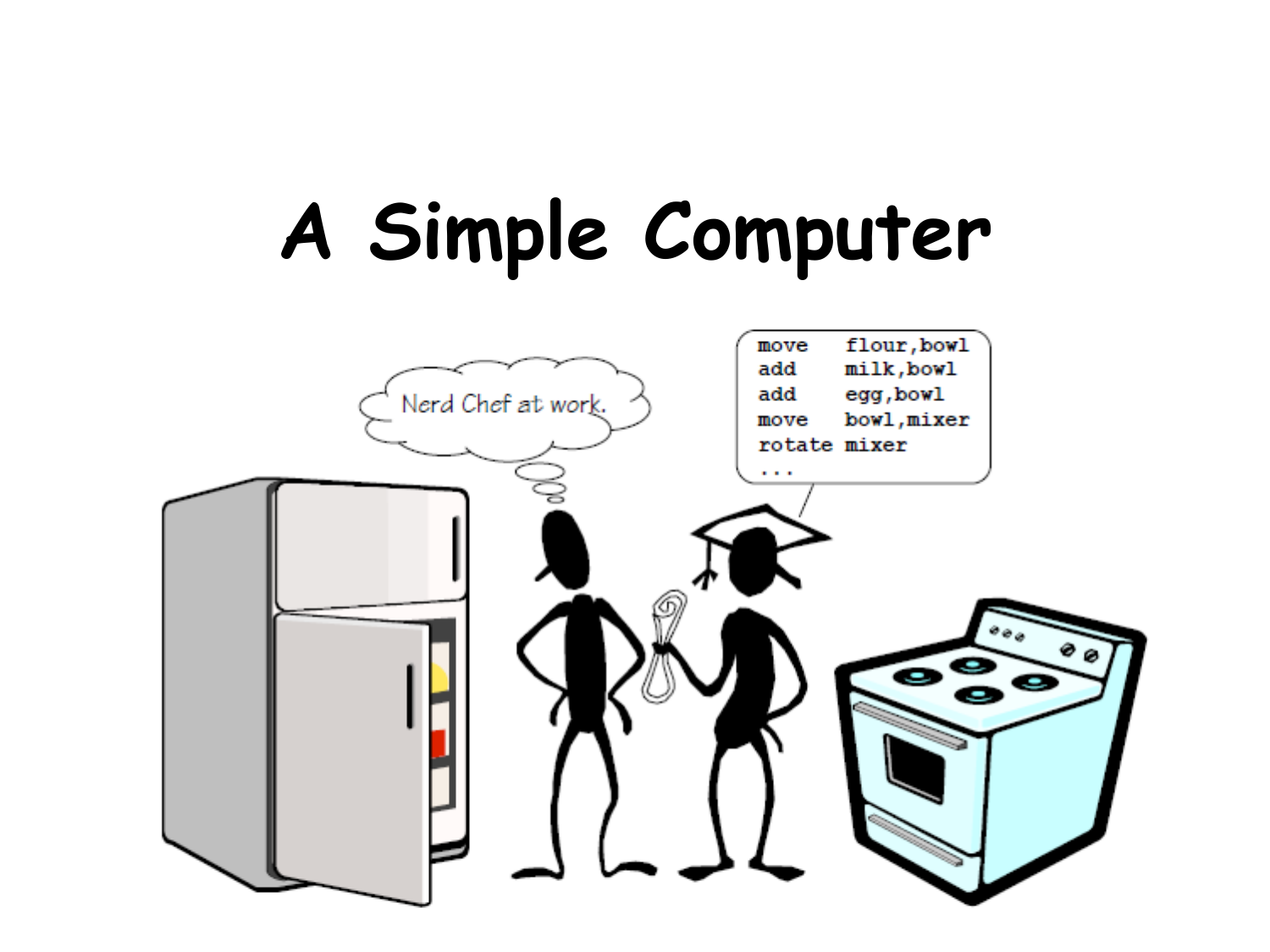## Computing Models

- A simple computer model with a unified notion of "data" and "instructions"
	- "Von Neumann" architecture model
	- The first key idea is a model of "memory"
- Others
	- Computing with a table, state-machines, Turing machines with many procedures, etc.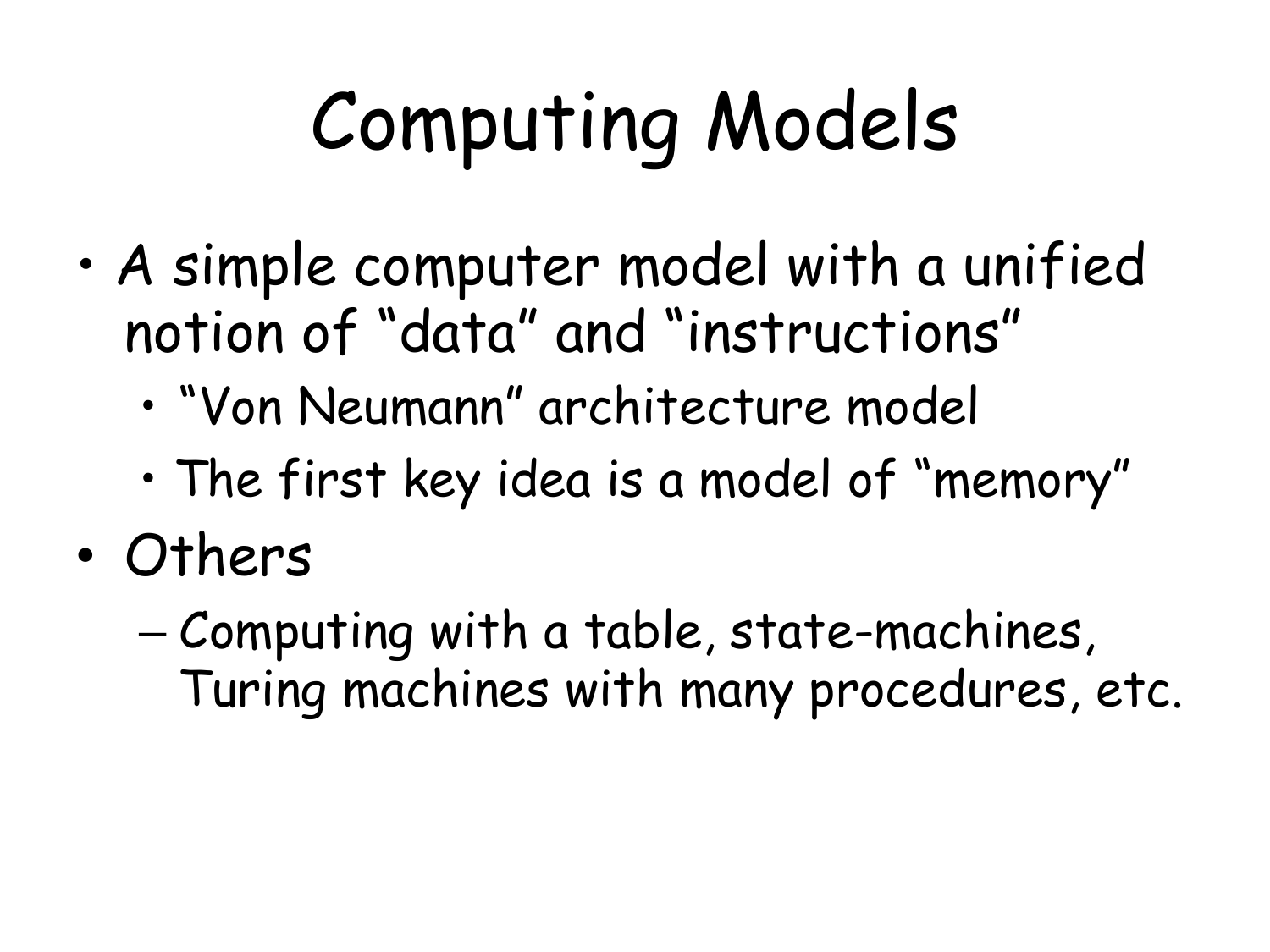## **Memory**

- Memory stores bits
- Bits are grouped into larger clusters called **words**
- Each word has an **address and contents** 
	- Address is a memory location's "Name"
	- Contents are a memory location's "Value"
- Memory stores "Data" and "Instructions"
- We often refer to addresses symbolically like variables in algebra

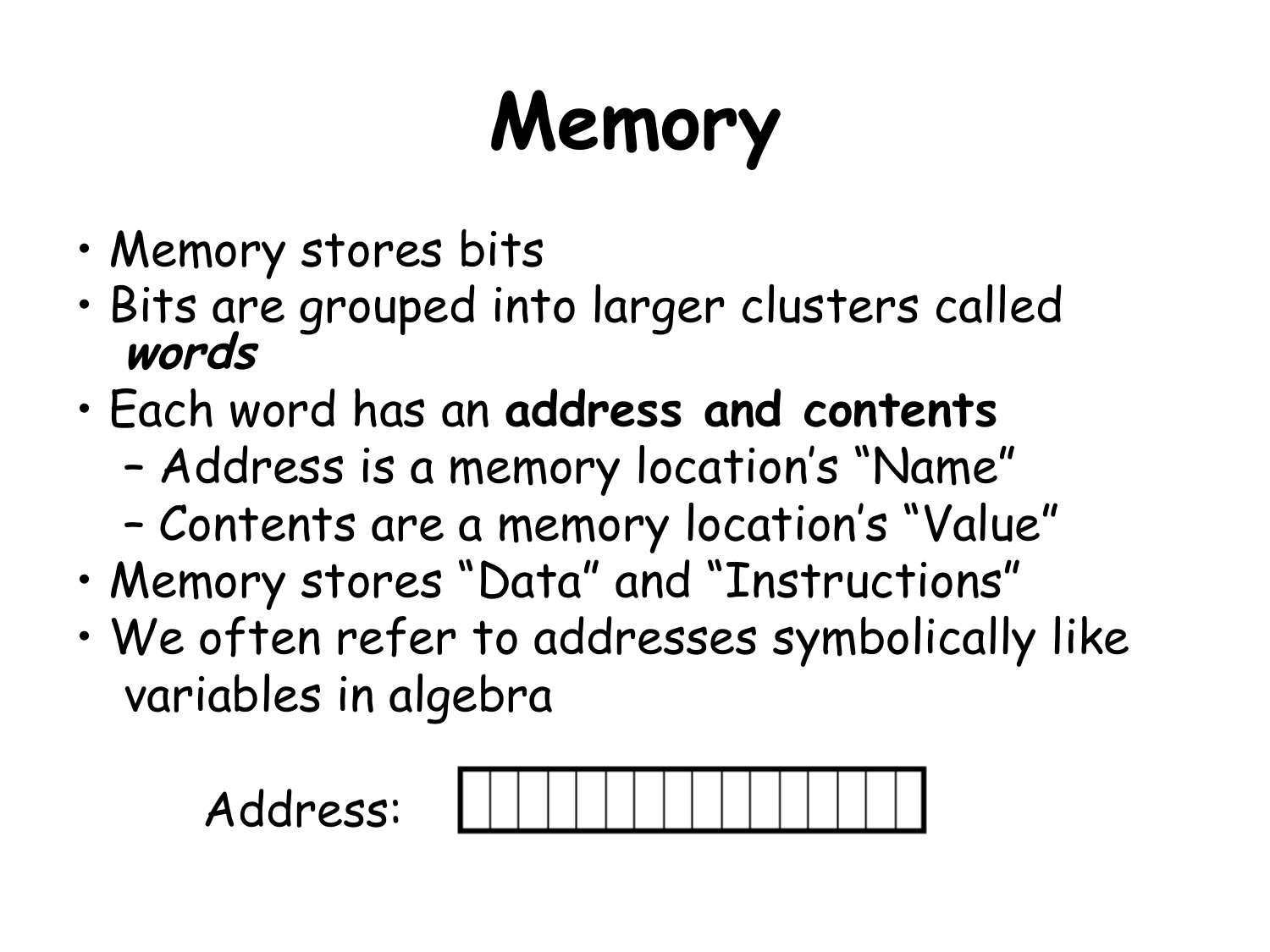## **An Array of Words**

- Addresses are organized sequentially in an array
- Addresses are
	- Numerical
	- Symbolic (Label)
- The numerical address is fixed (governed by the hardware)
- Labels are user defined

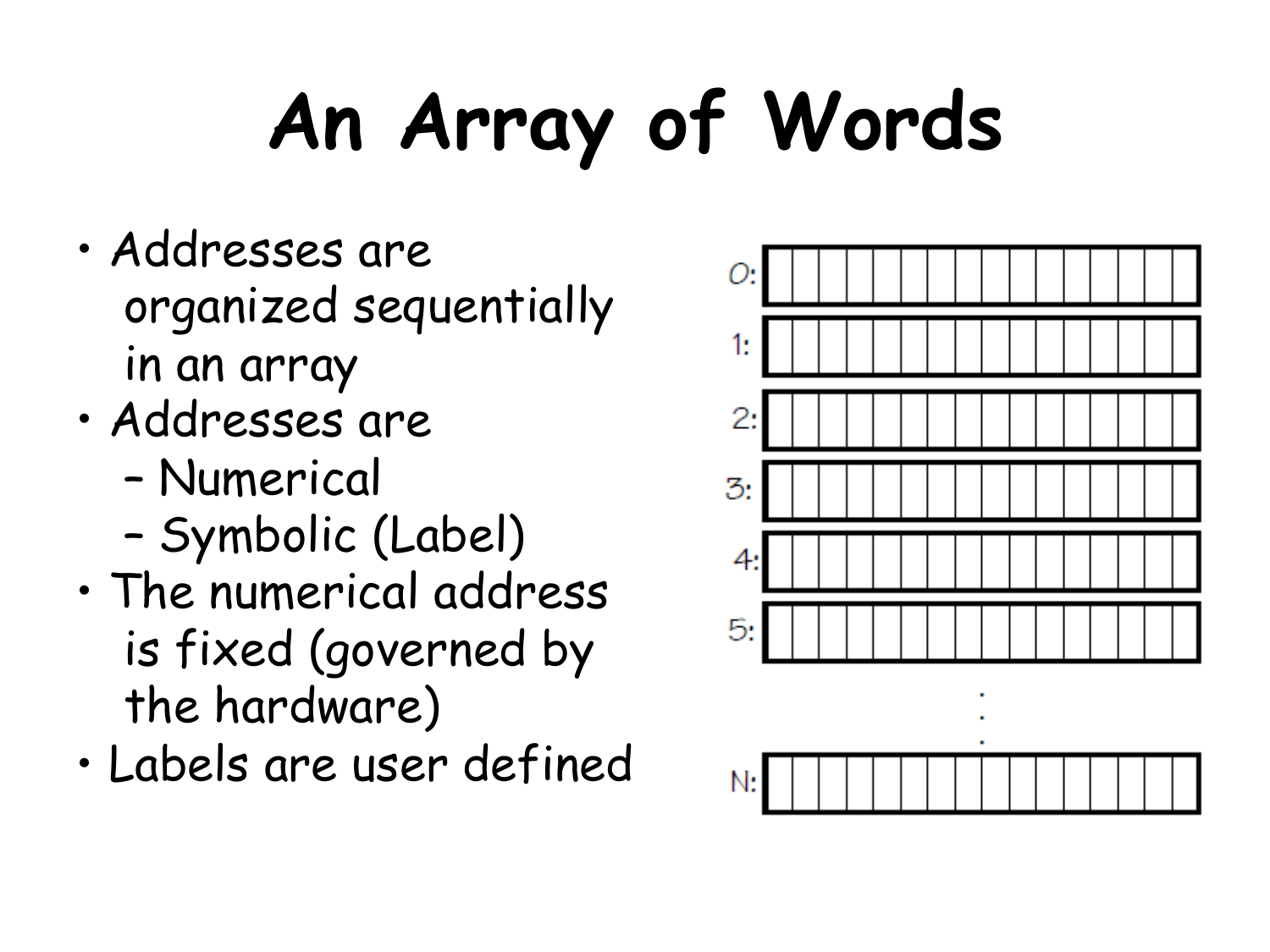## **Words = {Instructions, Data}**

- Each word of memory can be interpreted as either binary data (number, character, a bit pattern, etc.) or as an **instructions**
- Not all bit patterns are valid instructions, however.
- Instructions cause the computer to perform a operation
- A program is a collection of instructions
- In general, instructions are executed sequentially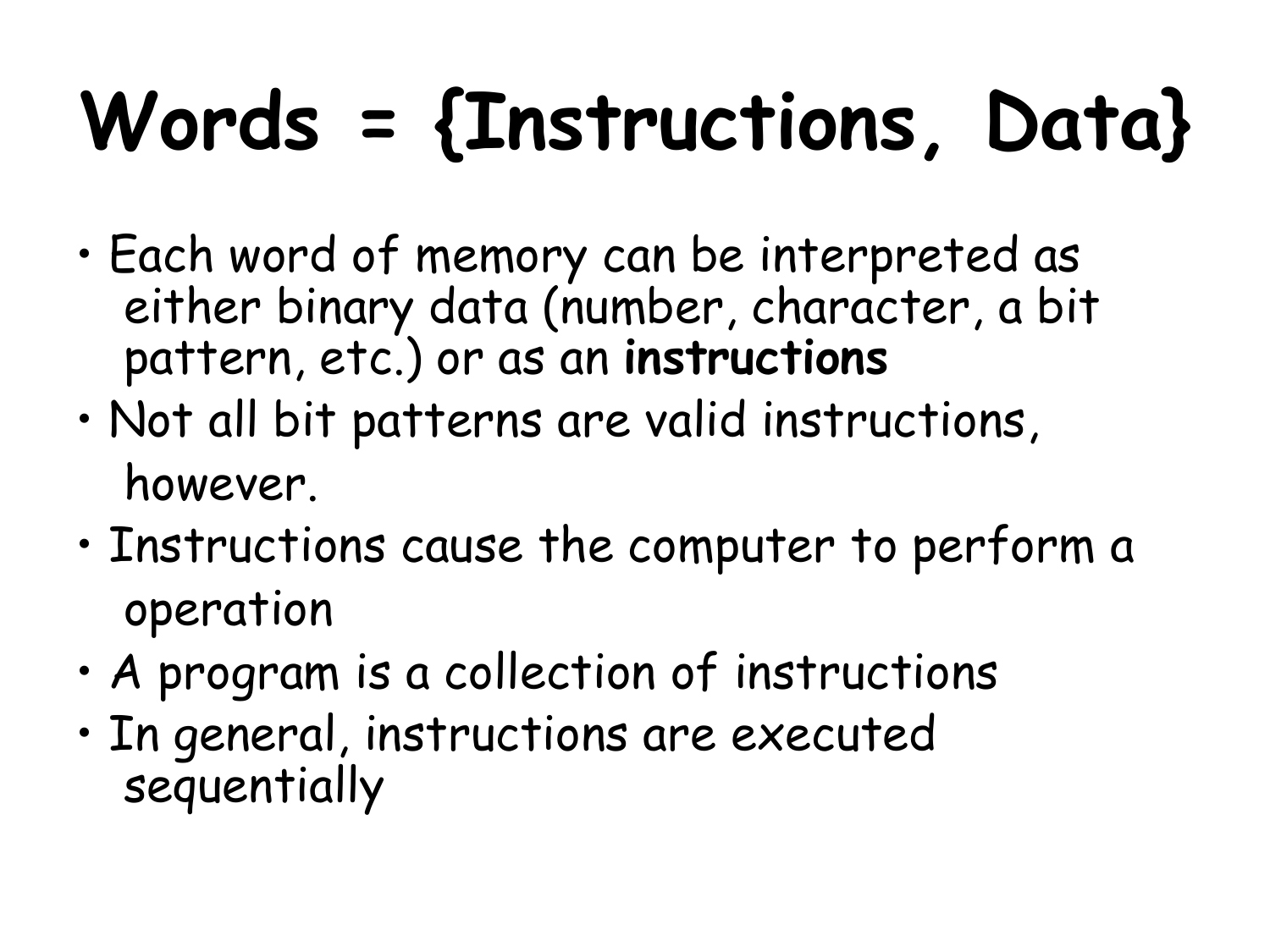### **Execution Loop**



- The execution of a program is governed by a simple repetitive loop
- Typically, instructions are fetched from sequential addresses
- A special register, call the program counter (PC), is used to point to the current instruction in memory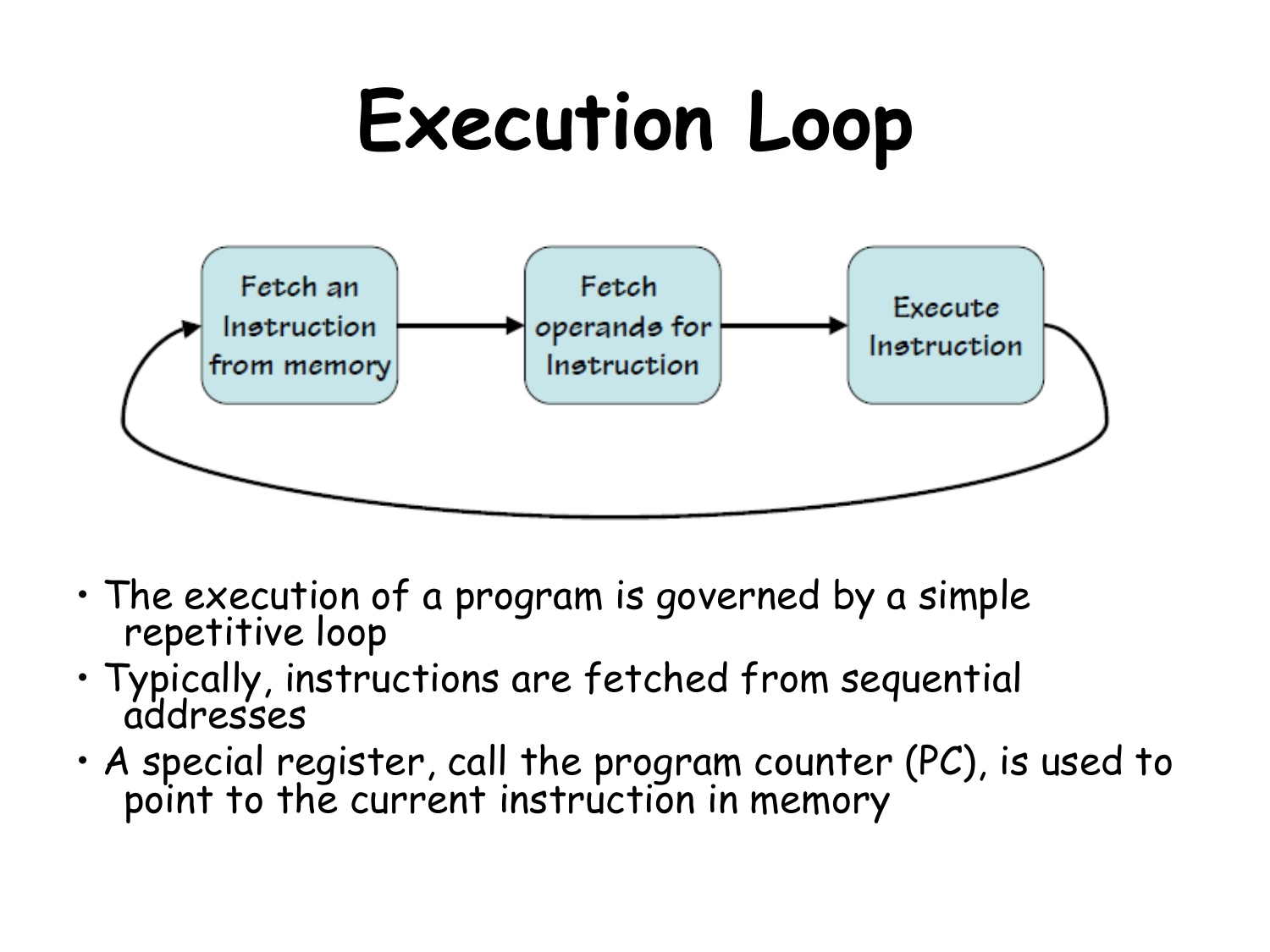#### **The Stored-Program Computer**

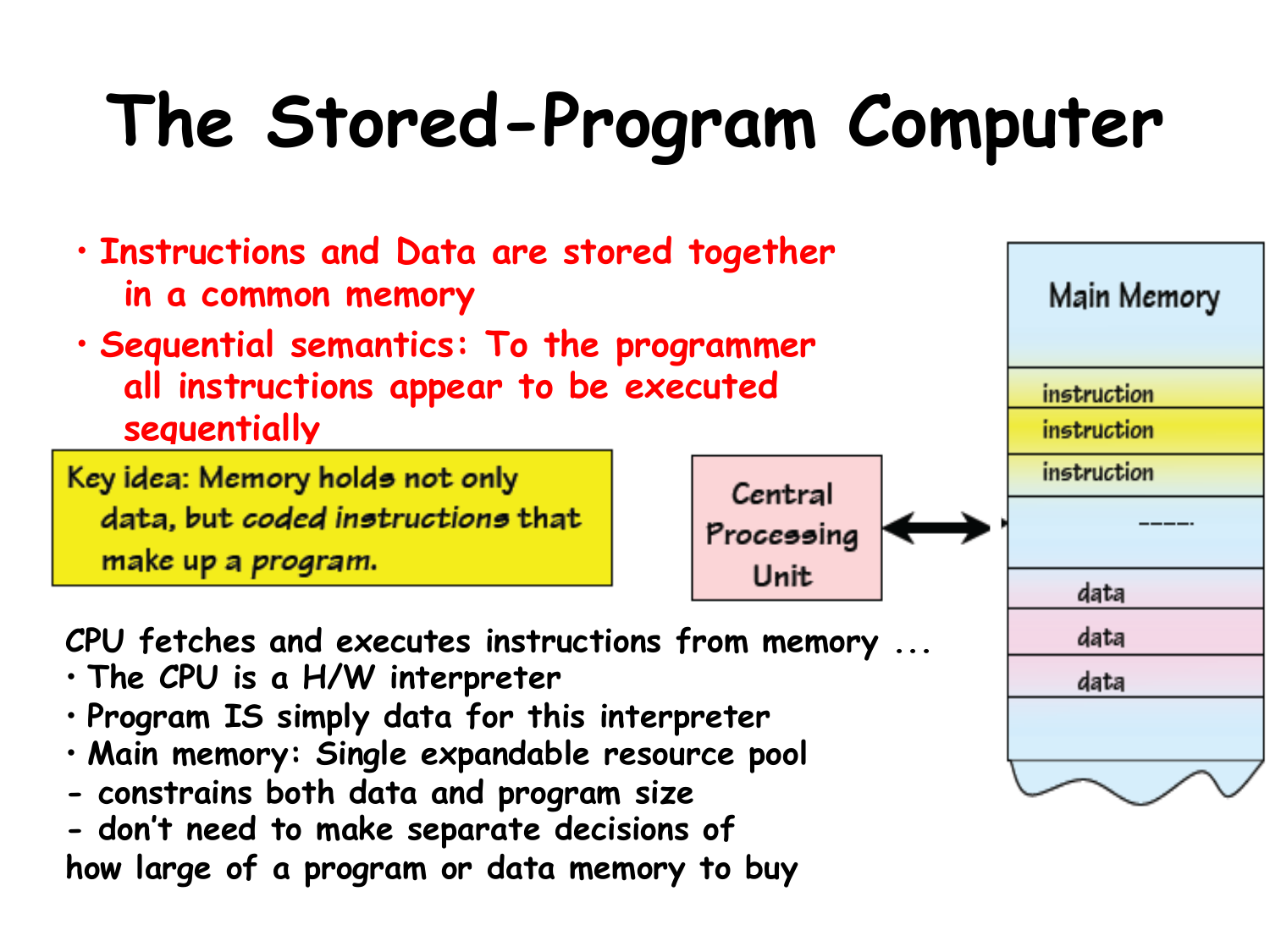## **Anatomy of an Instruction**

- Instruction sets have a simple structure
- Broken into fields
	- Operation (Opcode) Verb
	- Operands Noun
- Recipes provide a near perfect analogy Operation Operands

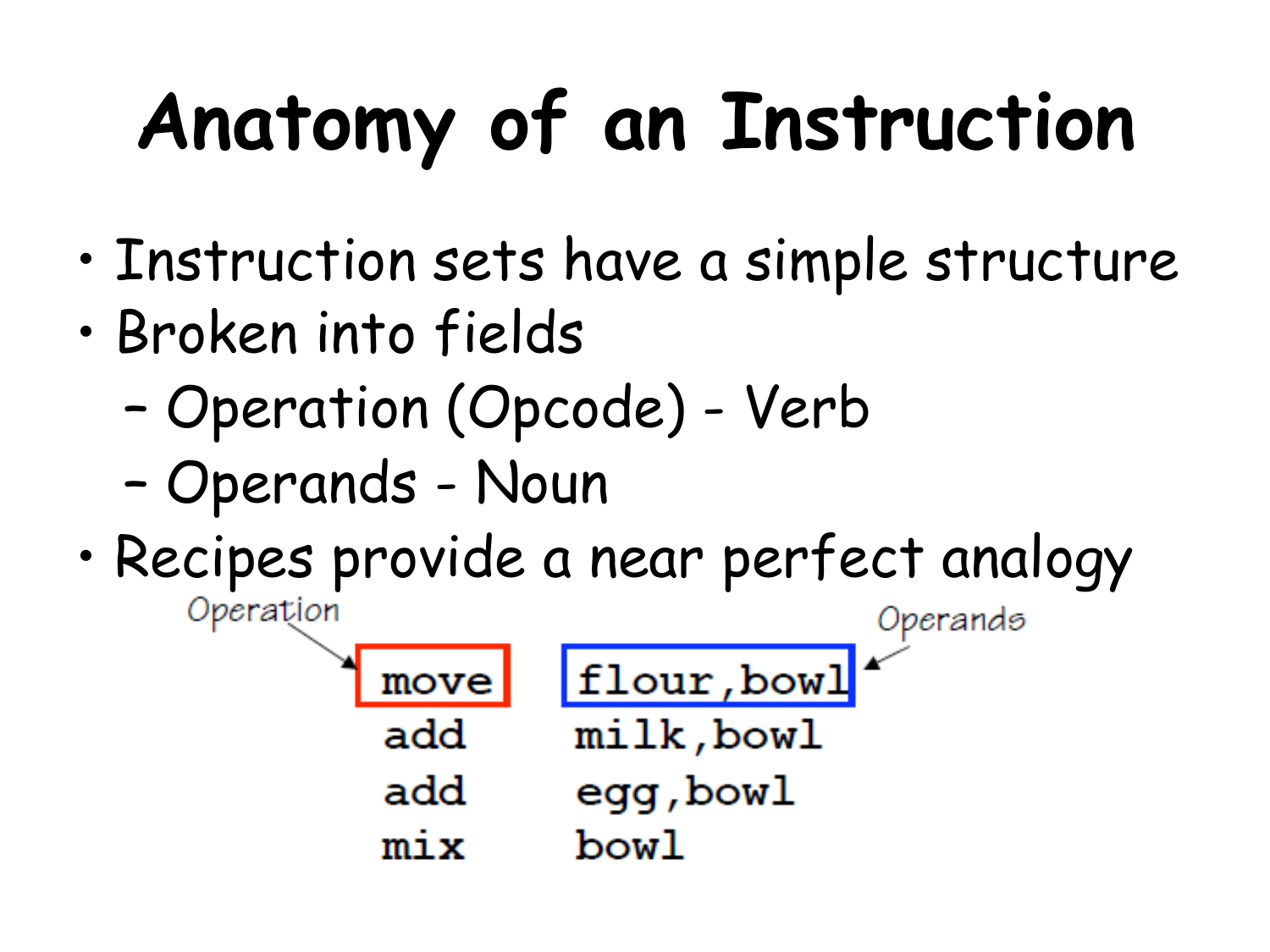## **Instruction Operands**

- Operands come from three sources
	- Memory
	- As an immediate constant
	- (part of the instruction)
	- From one of several a special "scratch-pad" locations called "registers"
- Registers hold temporary results
- Most operations are performed using the contents of registers
- Registers can be the "source" or "destination" or instructions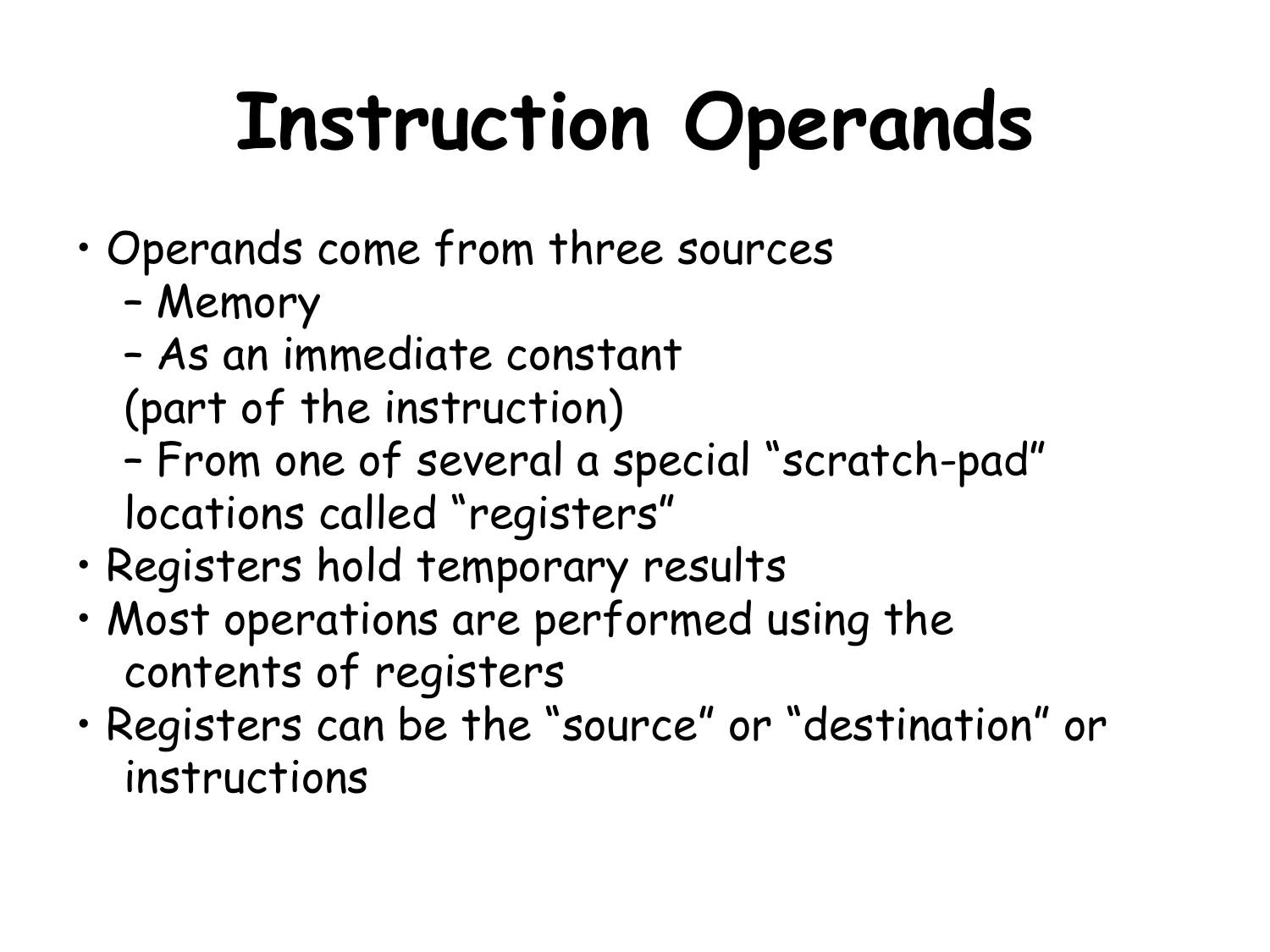## **UNC-101**

- The UNC-101 is a simple 16-bit computer
- It has
	- 65536 or 216 memory locations
	- Each location has 16-bits
	- 15 registers, that are referred to as (\$1-\$15)
	- A special operand, \$0, that can be used anywhere that a register is allowed. It provides a value of 0, and cannot write to it
	- A simple instruction set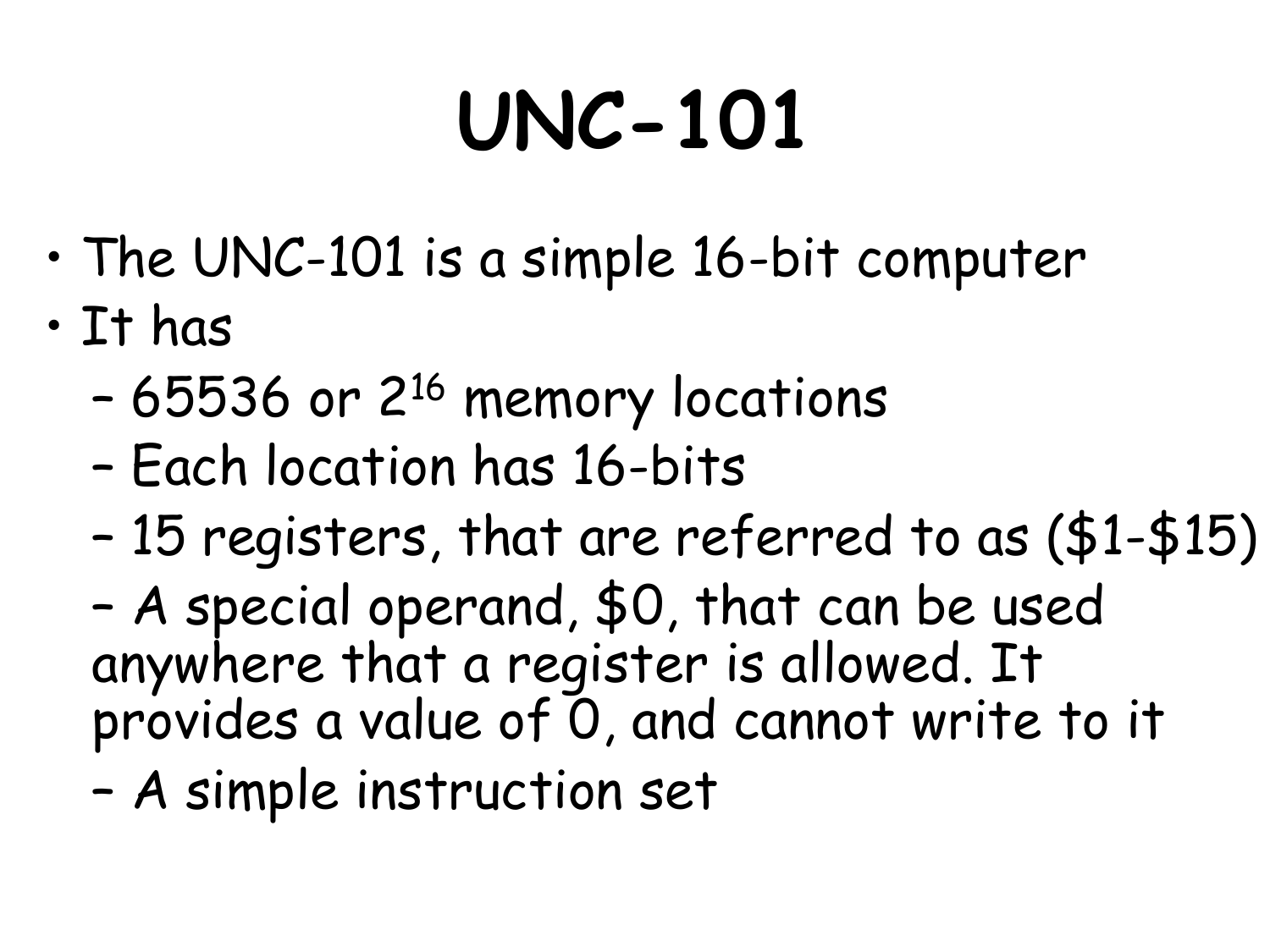#### **Instructions: Concrete Examples**

#### addi \$4, \$5, 1

 $Register[4] \leftarrow Register[5]+1$ 

- All instructions are broken to parts
	- Operation codes (Opcodes), usually mnemonic
	- Operands usually stylized (e.g. "\$" implies the contents of the register, whose number follows)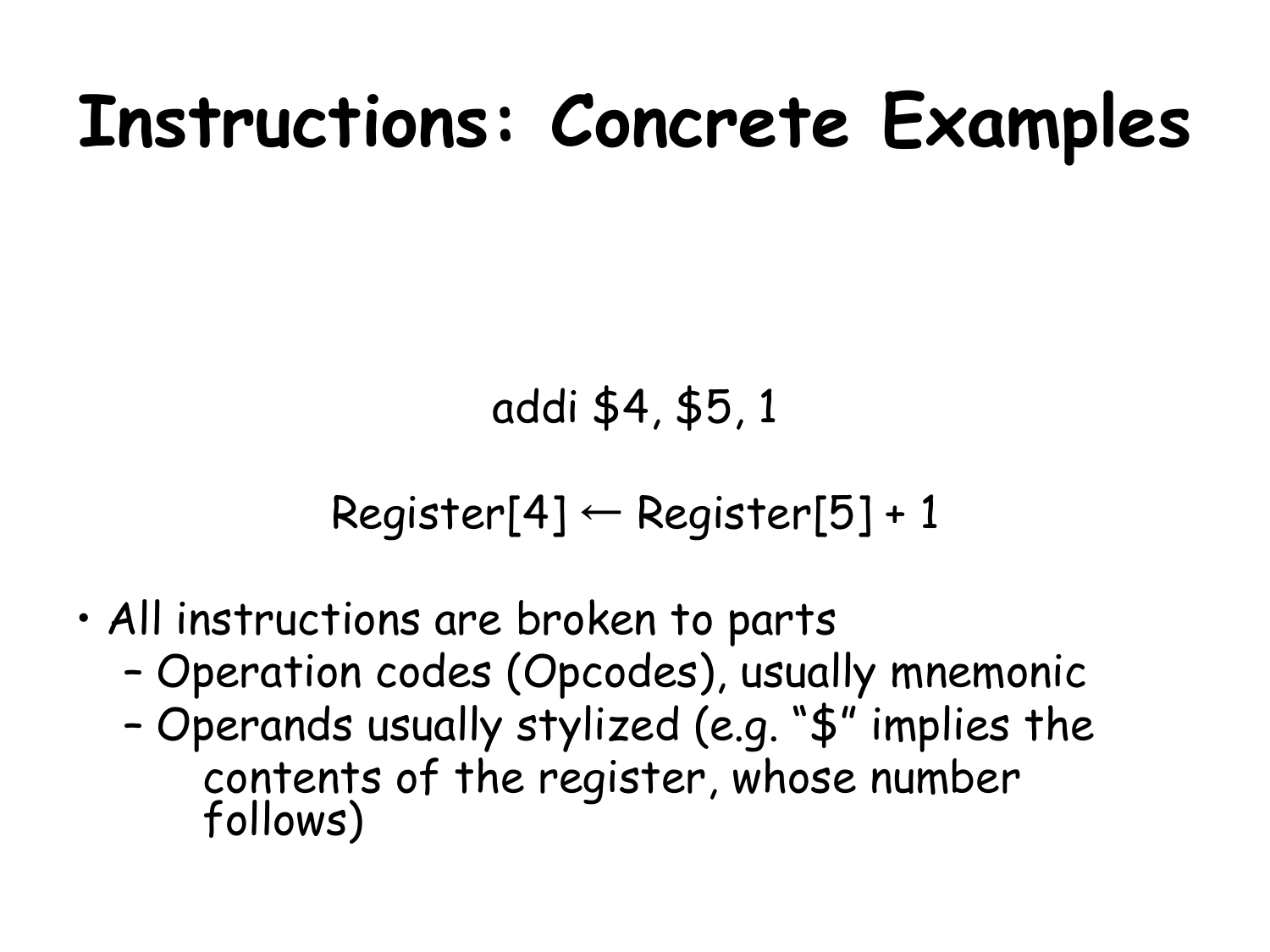#### **Arithmetic Instructions**

- add  $$D, $A, $B$  Reg[D]  $\leftarrow$  Reg[A] + Reg[B]  $sub$  \$D, \$A, \$B Reg[D]  $\leftarrow$  Reg[A] - Reg[B] sgt  $$D, $A, $B$  Reg[D]  $\leftarrow$  1 if (Reg[A] > Reg[B]) 0, otherwise
- Where D, A, B are one of  $\{1,2,...15\}$
- All operands come from registers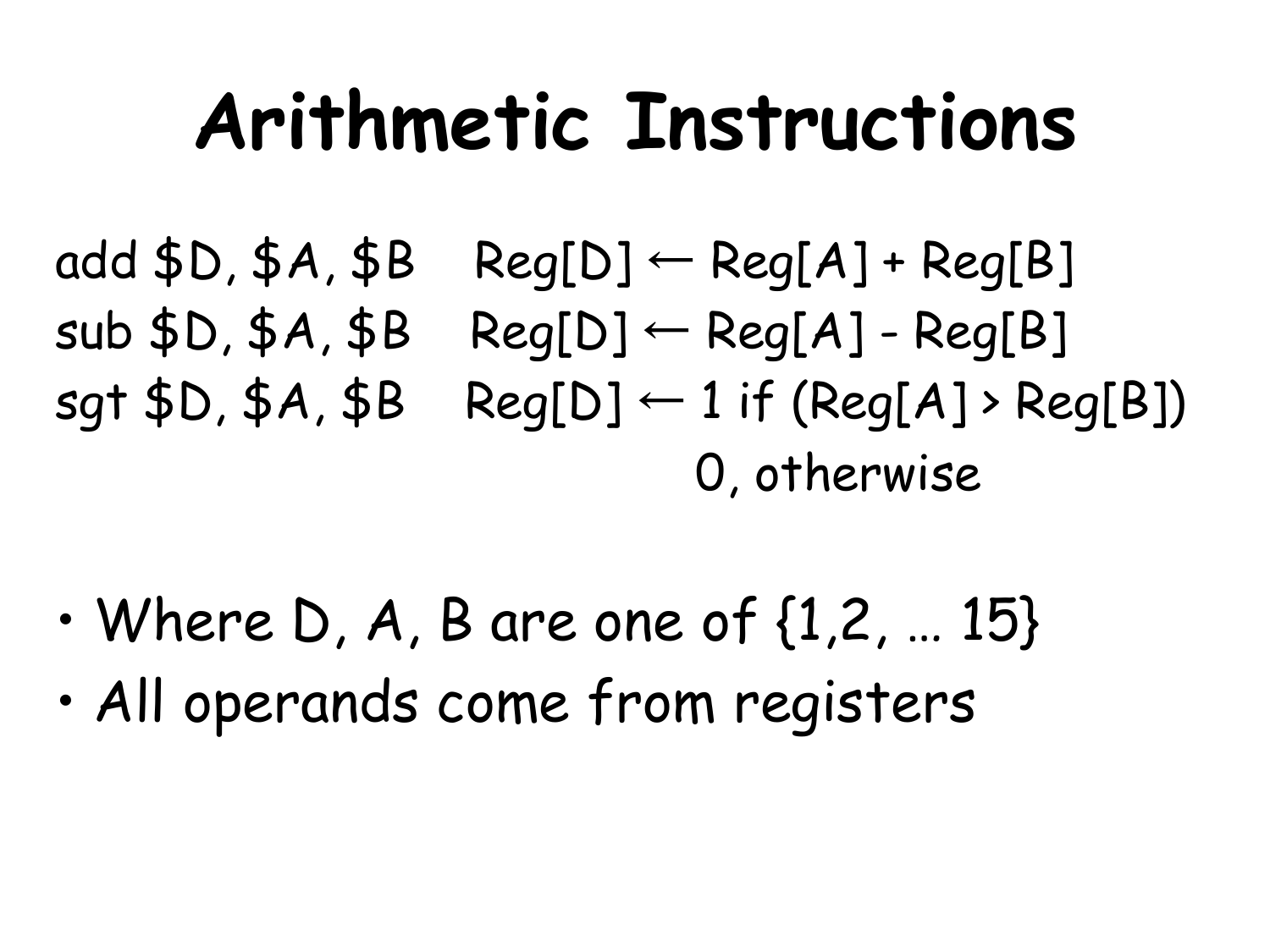#### **Immediate Arithmetic Instructions**

addi  $D$ ,  $A$ , imm Reg[D]  $\leftarrow$  Reg[A] + imm subi  $$D, $A, imm \text{Reg}[D] \leftarrow \text{Reg}[A]$  - imm sgti  $$D, $A, imm$  Reg[D]  $\leftarrow$  1 if (Reg[A] > imm) 0, otherwise

- $\cdot$  Where D, A are one of  $\{1,2,...,15\}$
- 2 operands come from registers
- Third, "Immediate" operand is a constant, which is encoded as part of the instructions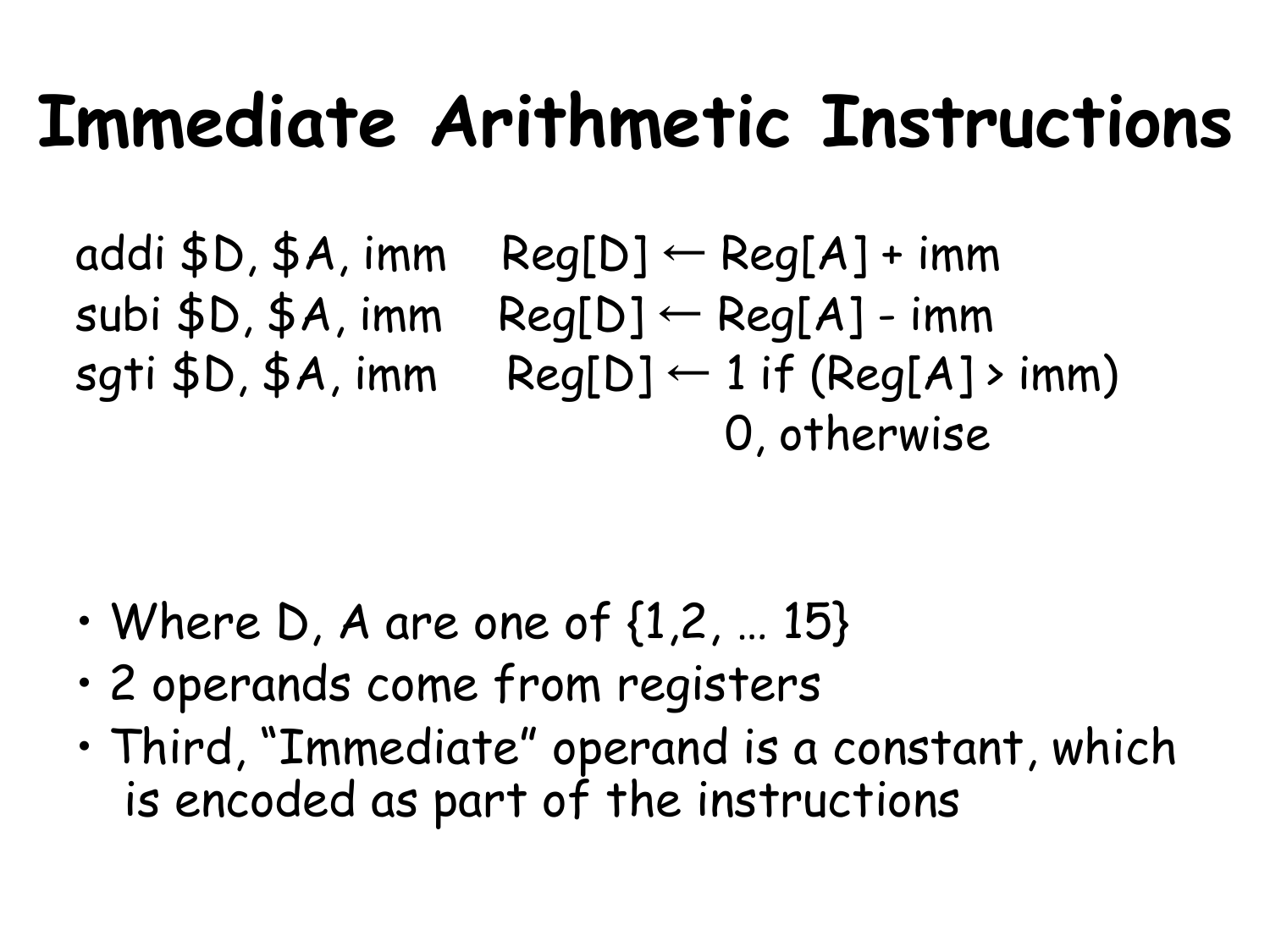# **Multiply? Divide?**

- You may have noticed that some math function are missing, such as multiply and divide
- Often, more complicated operations are implemented using a series of instructions called a routine
- Simple operations lead to faster computers, because it is often the case the speed of a computer is limited by the most complex task it has to perform. Thus, simple instructions permit fast computer (KISS principle)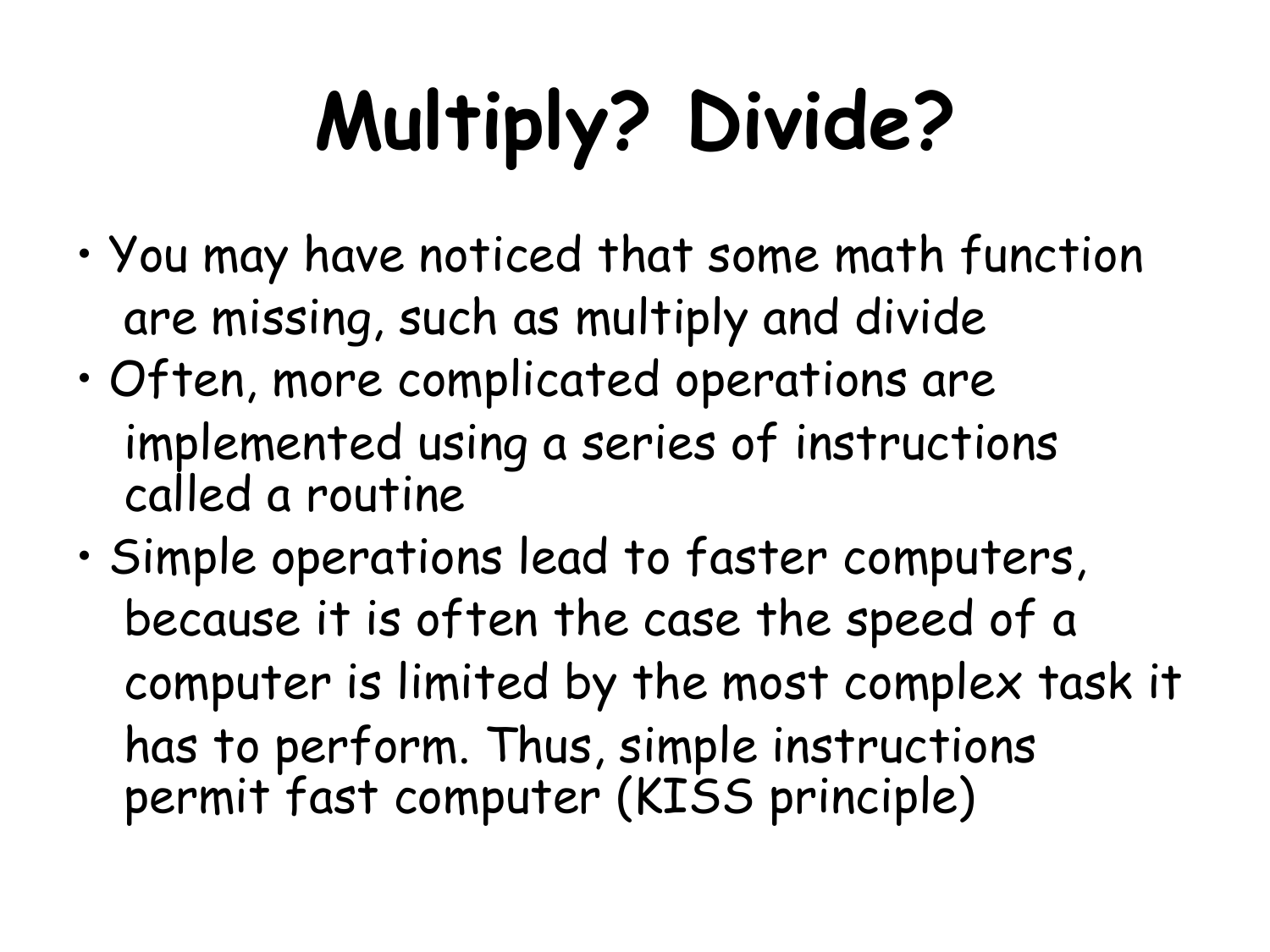## **KISS == RISC?**

- In the later 20 years of the 1900's computer architectures focused on developing simple computers that were able to execute as fast as possible
- Led to minimalist, and simple, instruction sets – Do a few things fast
	- Compose more complicated operations from a series of simple ones
- Collectively, these computers were called Reduced Instruction Set Computers (RISC)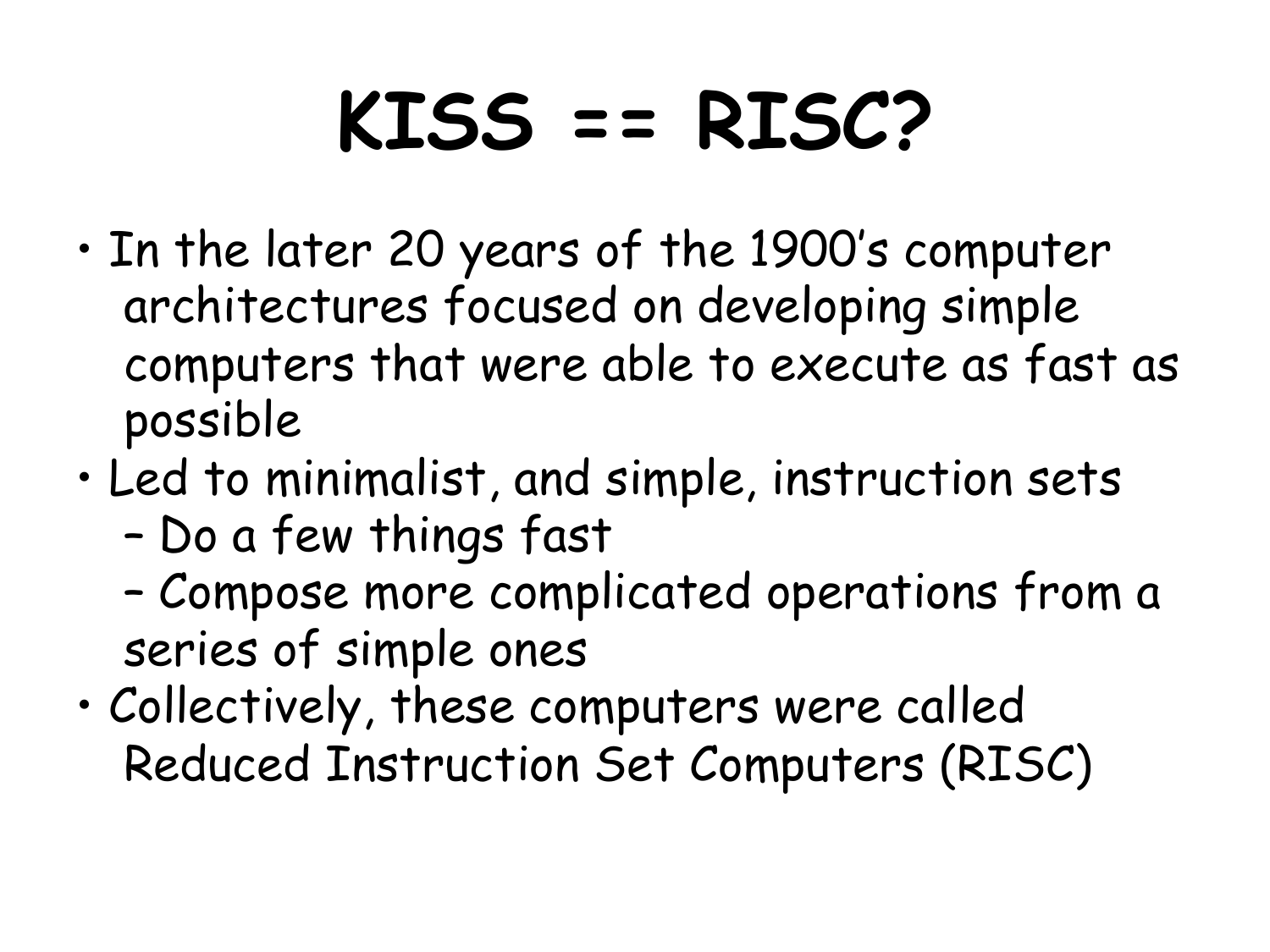## **Load/Store**

- Certain instructions are reserved for accessing the contents of memory
- The \*only\* instructions that access memory
- Move data to registers, operate on it, save it

 $st$  \$D,\$A memory[Reg[A]]  $\leftarrow$  Reg[D]  $ld$  \$D,\$A Reg[D]  $\leftarrow$  memory[Reg[A]]  $stx$  \$D,\$A,imm memory[Reg[A]+imm]  $\leftarrow$  Reg[D]  $ldx$  \$D,\$A,imm Reg[D]  $\leftarrow$  memory[Reg[A]+imm]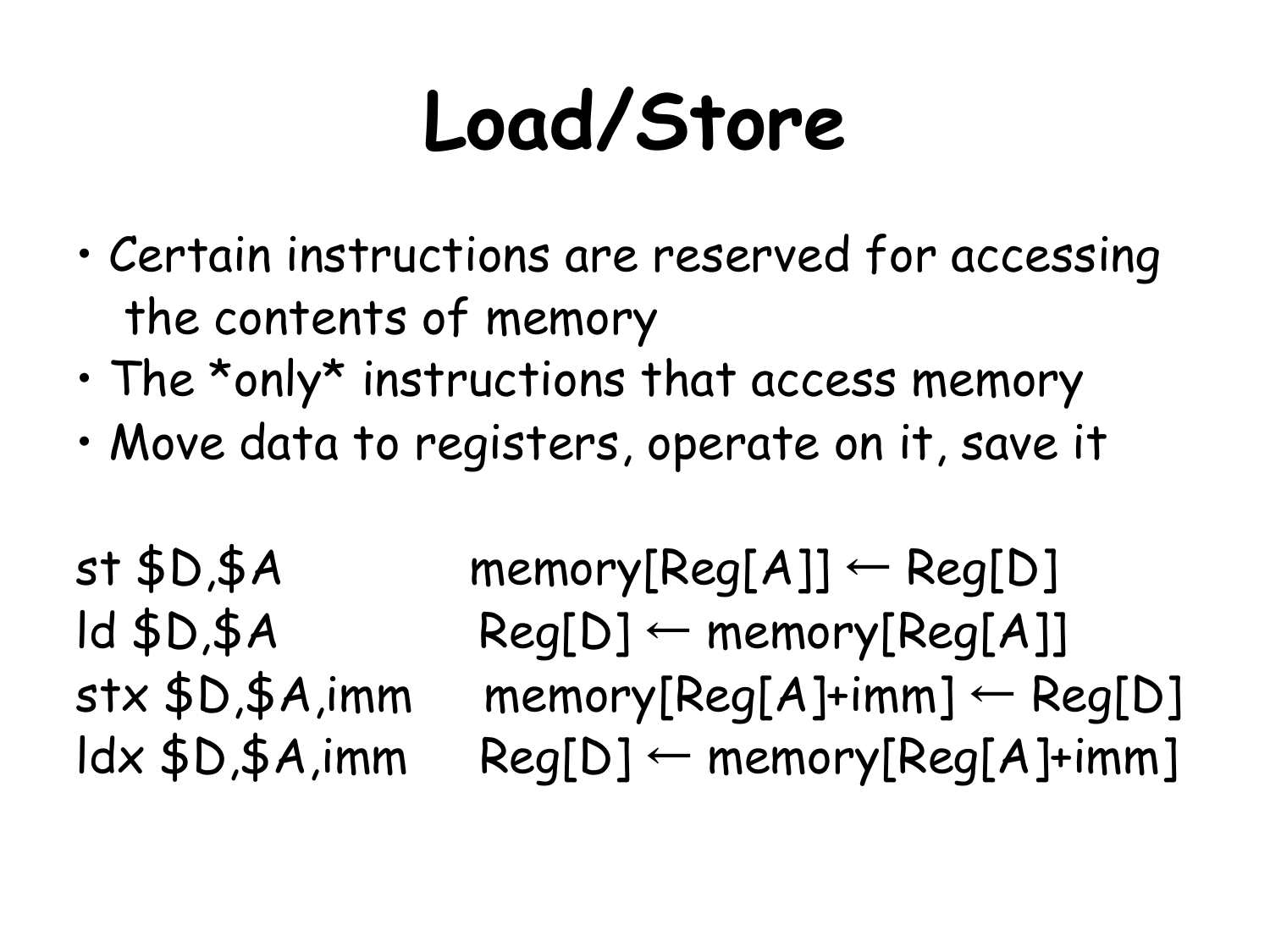## **Bitwise Logic Instructions**

and  $$D, $A, $B$  Reg[D]  $\leftarrow$  Reg[A] & Reg[B] or  $$D, $A, $B$  Reg[D]  $\leftarrow$  Reg[A] | Reg[B]  $xor $D, $A, $B$  Reg[D]  $\leftarrow$  Reg[A]  $\hat{ }$  Reg[B]

- $\cdot$  Where D, A, B are one of  $\{1,2,...15\}$
- All operands come from registers
- Performs a bitwise 2-input Boolean operation on the bits<br>of the A and B operands and saves the result in D
- Assuming Reg[1] = 12 (0x000c) and Reg[2] = 10 (0x000a) and  $$3, $1, $2 \#$  gives Reg[3] = 8 (0x0008) or \$3,\$1,\$2 # gives Reg[3] = 14 (0x000e) xor \$3,\$1,\$2 # gives Reg[3] = 6 (0x0006)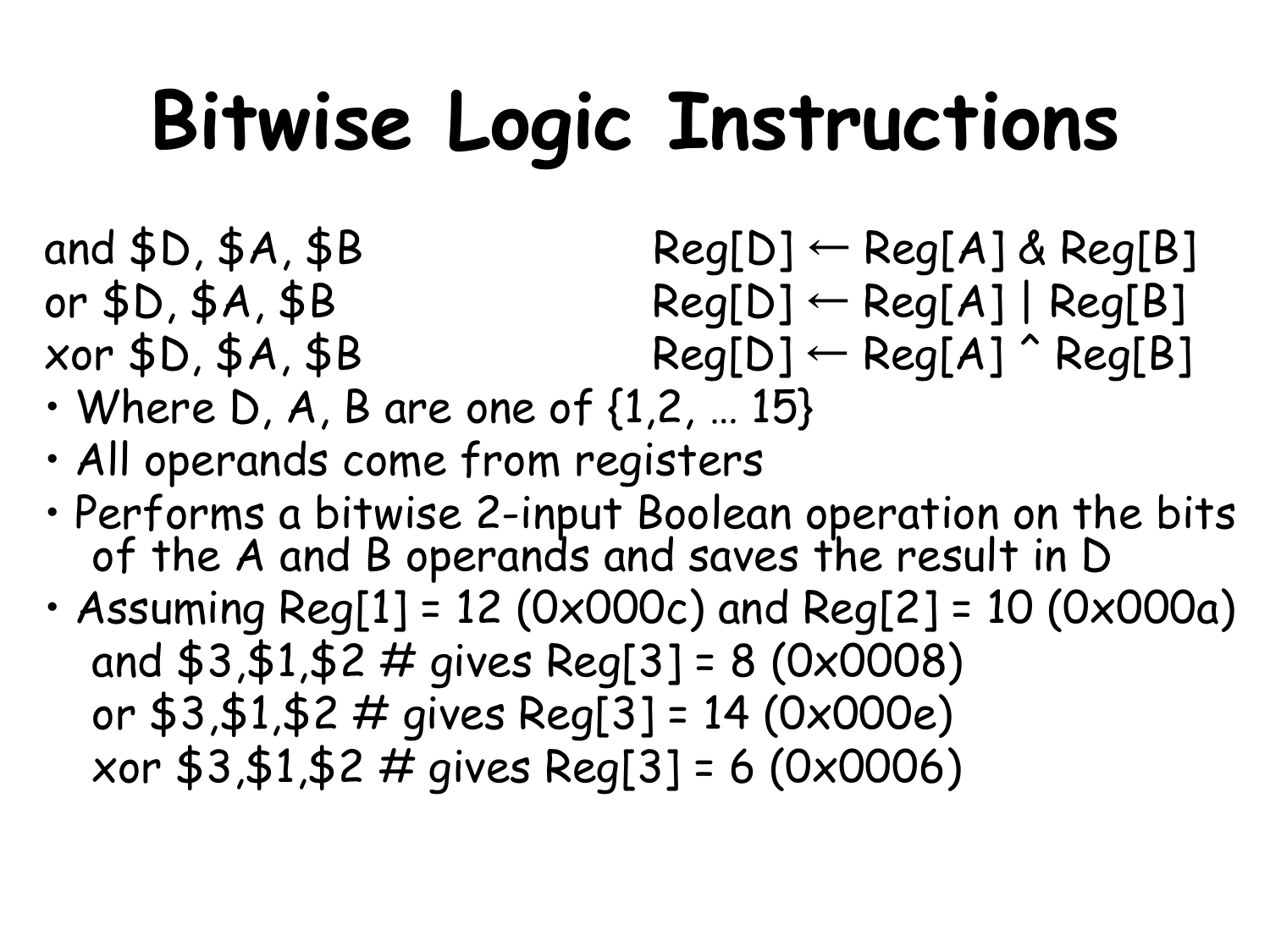# **Closing the Gap**

- A computer language closer to one we'd speak
	- High-Level construct: total = item1 + item2
	- Assembly language:
		- ldx \$1,\$0,item1
		- ldx \$2,\$0,item2
		- add \$1,\$1,\$2
		- stx \$1,\$0,total

– Binary (machine language): **0xf10f, 0x0008, 0xf20f, 0x0009, 0x0112, 0xf10e, 0x0007**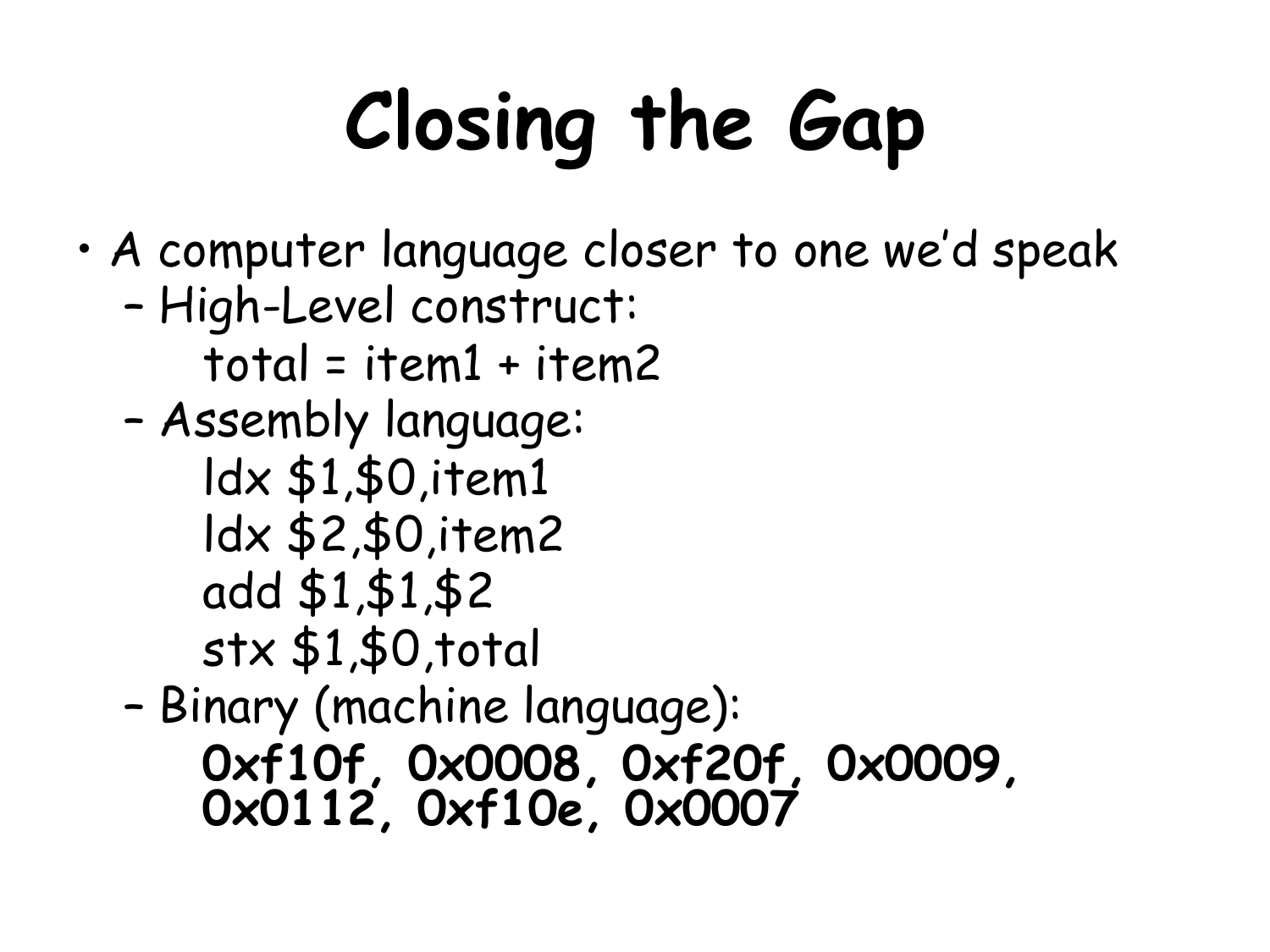### **An Assembler**

- A symbolic machine language
- One-to-one correspondence between computer instruction = line of assembly
- Translates symbolic code to binary machine code
- Manages tedious details
	- Locating the program in memory
	- Figures out addresses
	- (e.g. item1 rather than 0x0008)
- Generates a list of numbers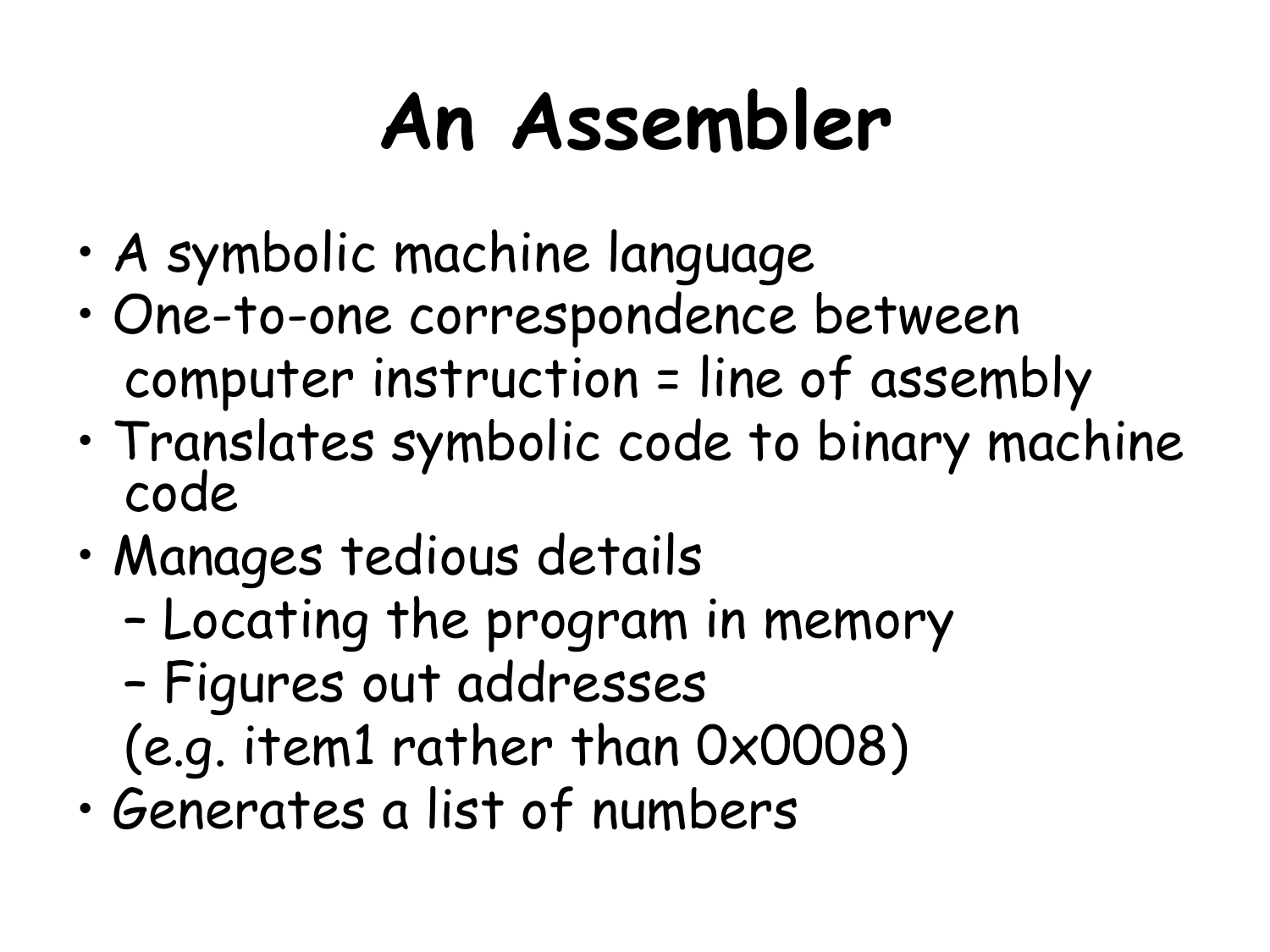#### **Assembly Code**

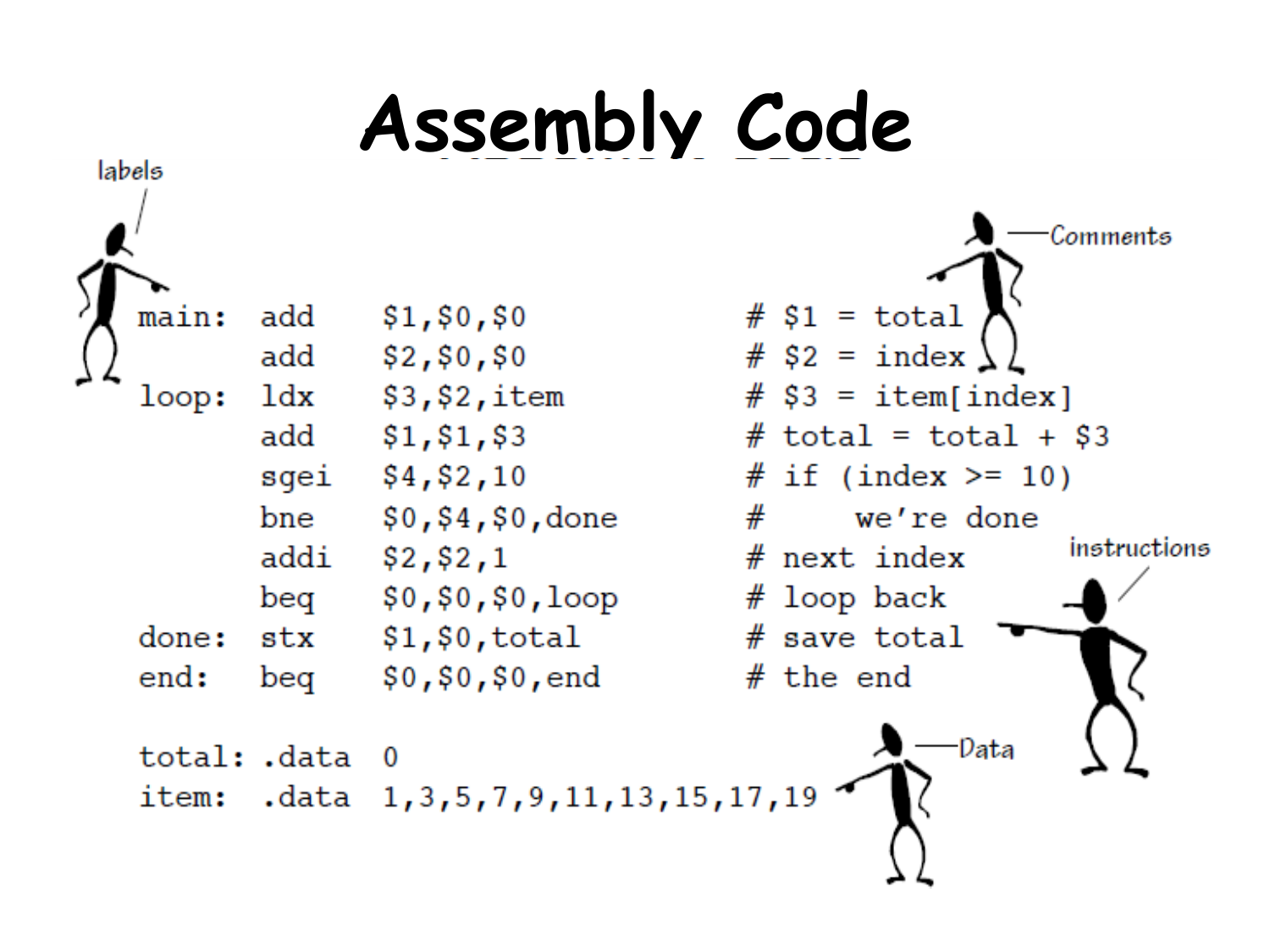## **Assembly Errors**

• Generally, the assembler will generate a useful error message to help correcting your program

> add \$1,\$1,1 beq \$0,\$0,loop mul \$1,\$2,\$3 ldx array,\$0,\$1

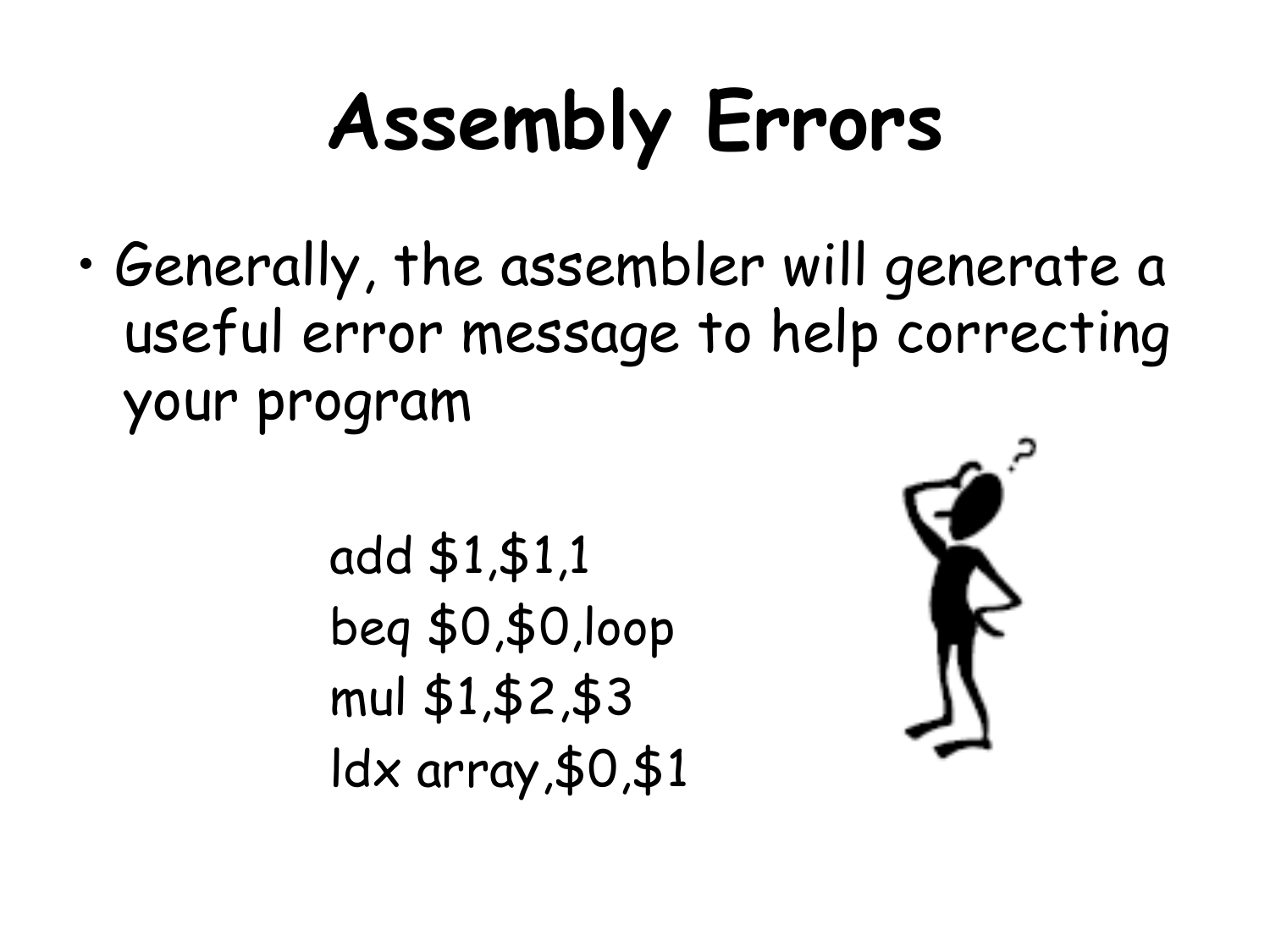## **Labels**

- Declaration
	- At the beginning of a line
	- Ends with a colon
- Reference
	- Anywhere that an immediate operand is allowed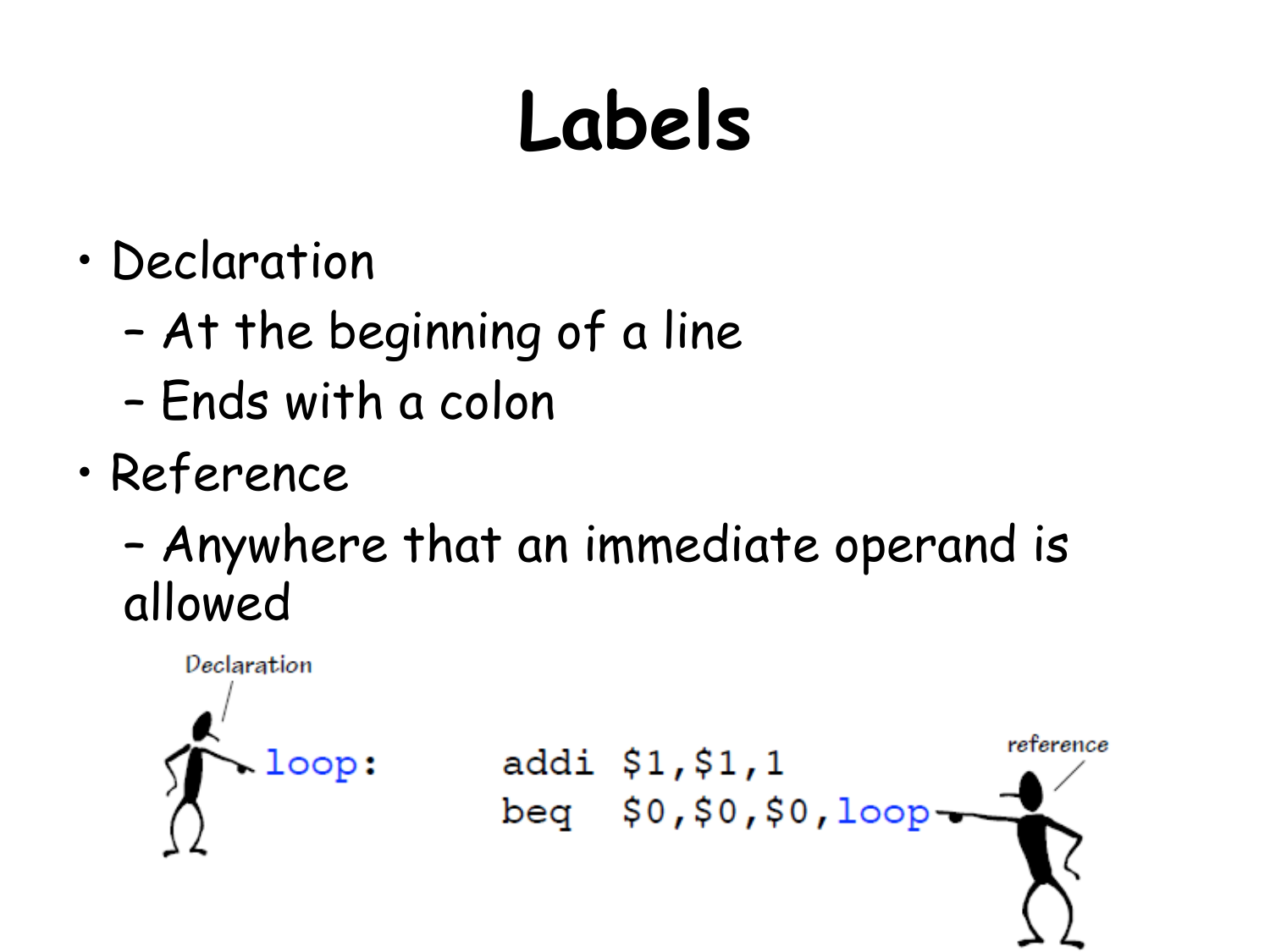## Closing the Gap…

- Understand how to program computers at a "high-level", much closer to a spoken language
- Computers require precise, unambiguous, instructions
- Computers have no context… like people do
- However, we can imagine "higher-level" instructions and "systematic" methods for converting them into "low-level" assembly instructions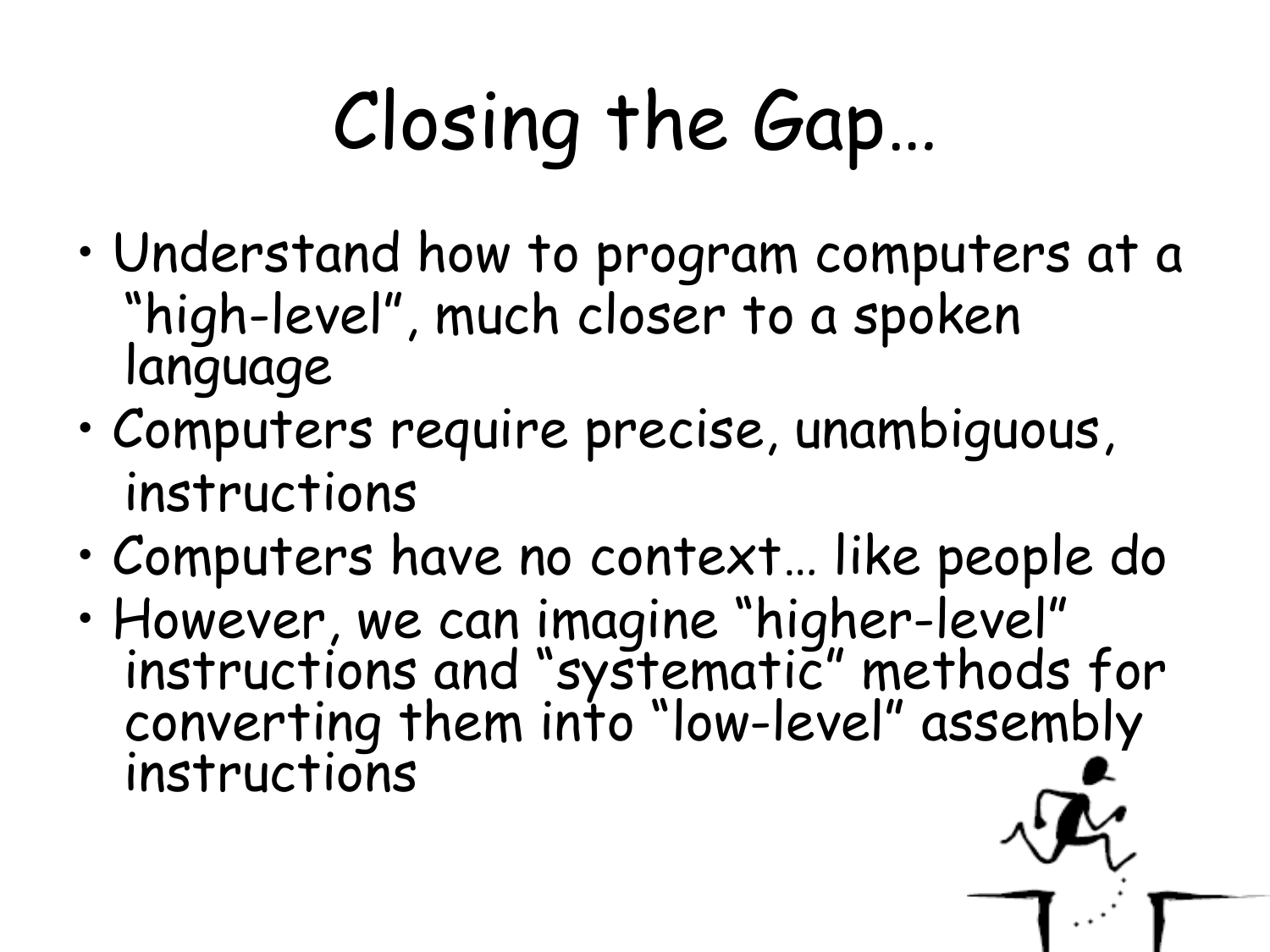## **Accessing Array Variables**

- What we want:
	- The vector of related variables referenced via numeric subscripts rather than distinct names
- Examples: "MIPS Assembly"

```
"High-Level Language"
```
int  $a[5]$ ;

```
main()int i = 3:
```

```
a[i] = 2;ł
```

```
main:ldx $2,50,iaddi $3, $0, 2
          stx $3,52,ahalt:
          beg $0, $0, $0, haltAllocates space for
                               a 5 uninitialized
                               integere
          .space 5
a : L
i:
          .data 3
```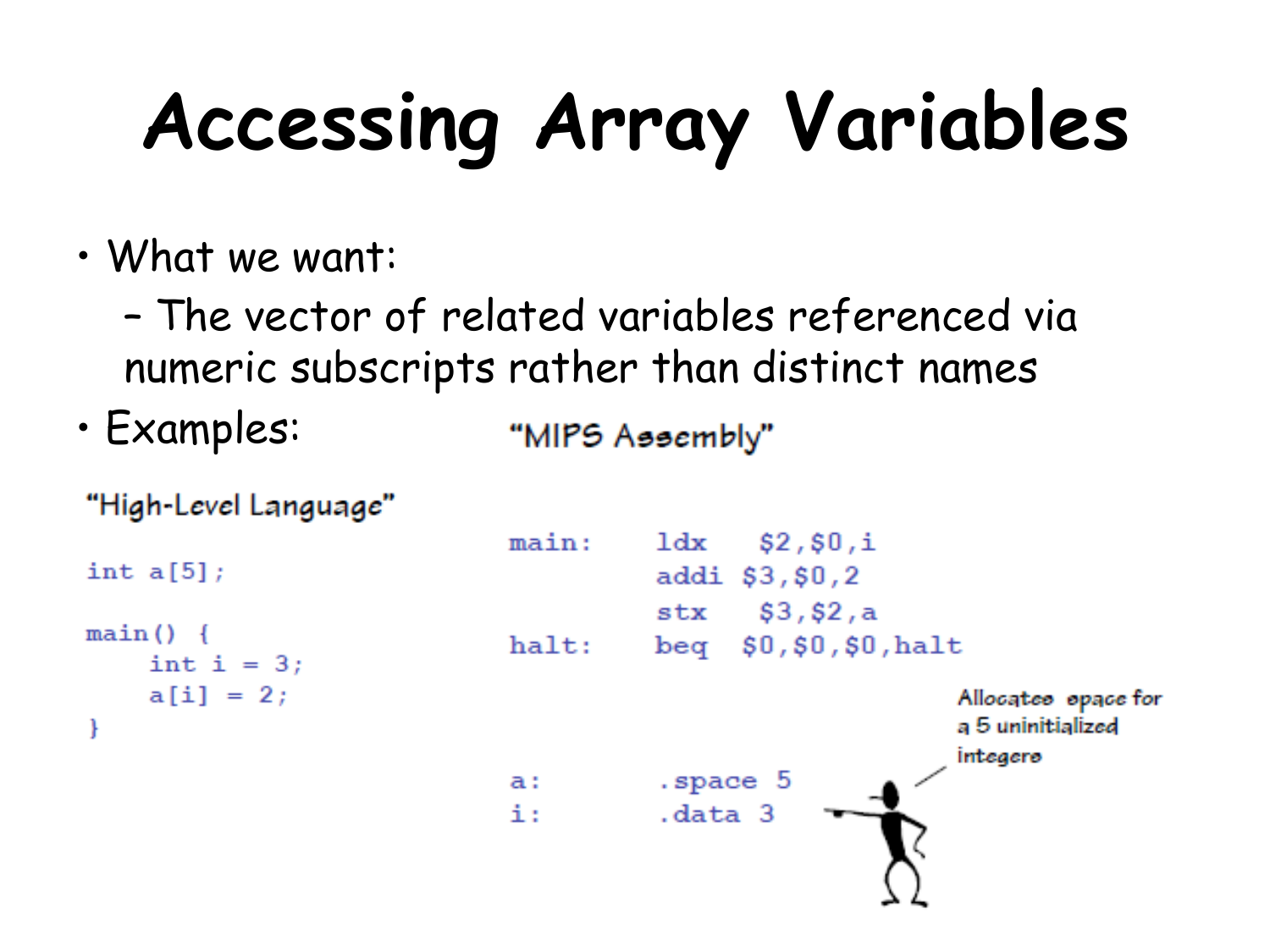## **Accessing a "Data Structure"**

- What we want:
	- Data structures are another aggregate variable type, where elements have "names" rather than indices

"Assembly"

• Examples:

"High-Level Language"

struct point { int  $x, y$ ;

```
\} p;
```

```
main()
```

```
p.x = 3;p.y = 2;
```

```
main:addi $1,$0,p
         addi $2,$0,3
          str $2, $1,0addi $2,$0,2
         _{\rm{stx}}$2, $1,1$0,$0,$0, halt Allocates space for
halt:
         beq2 uninitialized
                               integers (8-bytes)
                    2
          .space
p:
```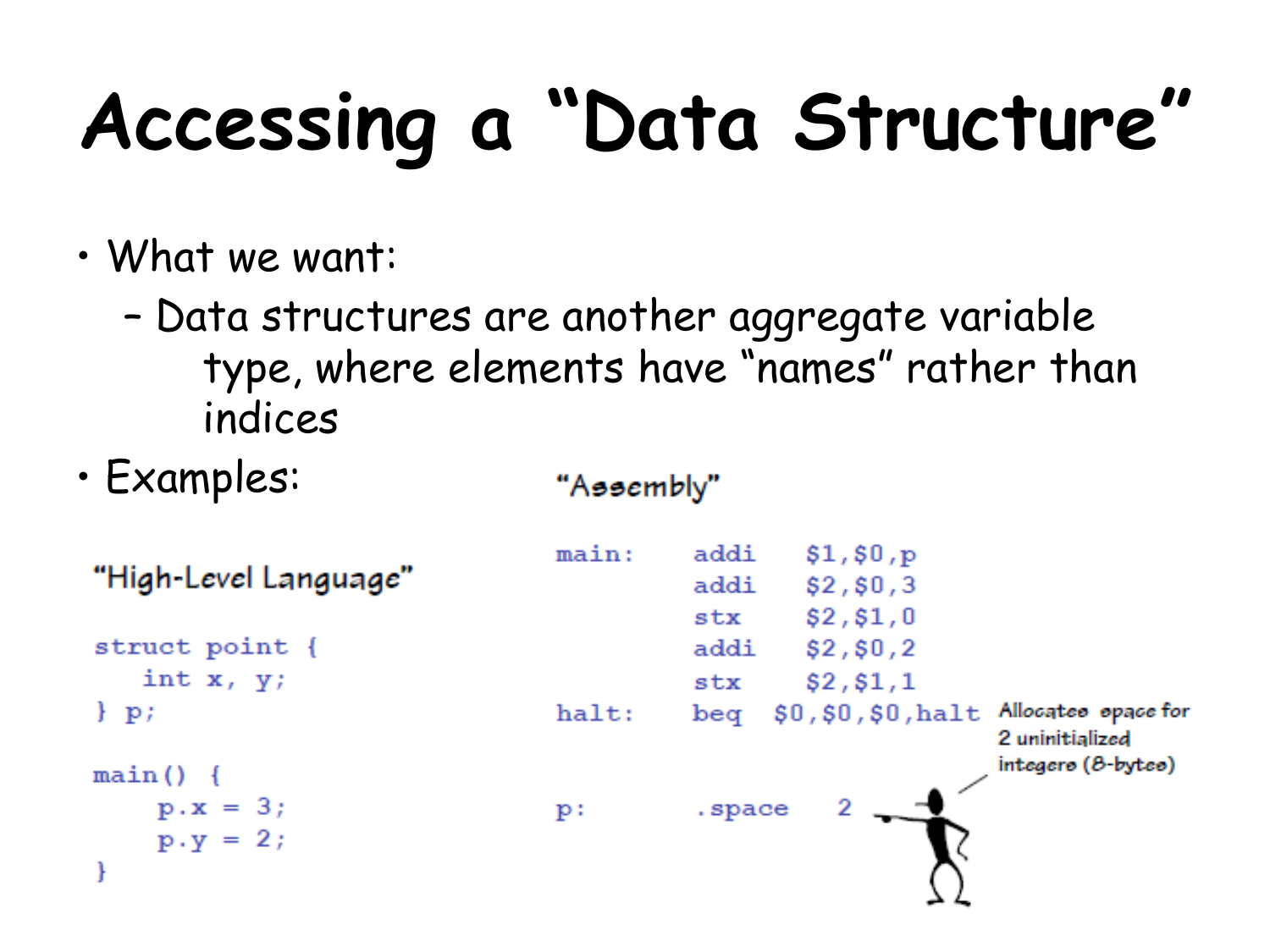#### **Conditionals**

High-Level

if  $(exp)$  { STUFF

High-Level if  $(expr)$  { *STUFF1*  $\}$  else  $\{$ **STUFF2** 

Assembly:

(compute expr in  $f(x)$ )  $beg$   $$0$ ,  $$rx$ ,  $$0$ , Lendif (compile STUFF)  $Lendif:$ 

Assembly:

(compute expr in \$rx)  $beg$   $$0$ ,  $$rx$ ,  $$0$ , Lelse (compile STUFF1)  $beg$  \$0,\$0,\$0,Lendif Lelse:

(compile STUFF2)  $Lendif:$ 

There are little tricks that come into play when compiling conditional code blocks. For instance, the statement:

if  $(y < 32)$  {  $x = x + 1$ ł

becomes:  $1dx$  \$2,\$0,y sgei \$1,\$2,32  $$0, $1, $0,$  Lendif  $bne$ ldx  $$2, $0, x$ addi \$2,\$2,1  $str$  \$2, \$0, x Lendif: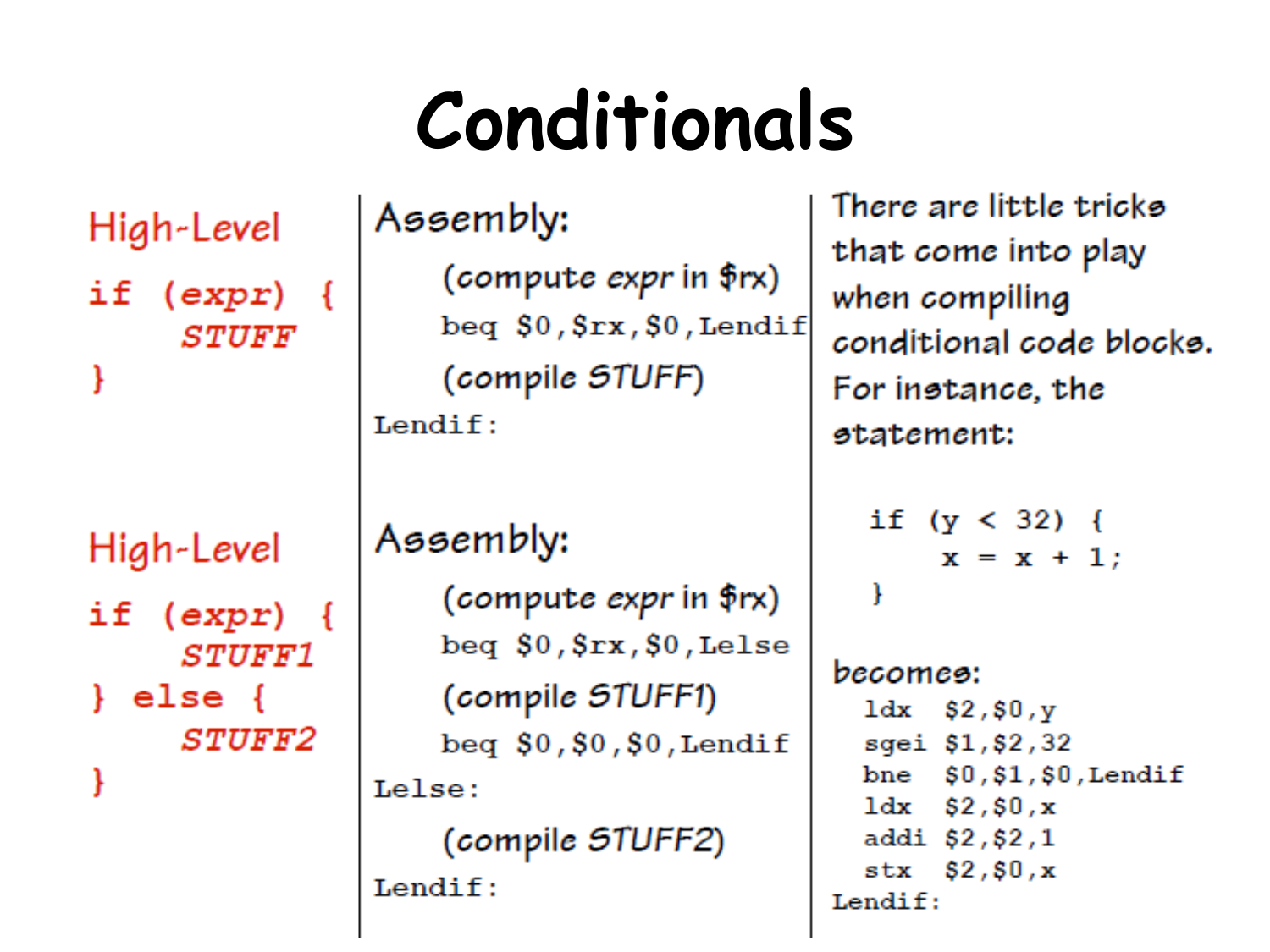## **Loops**

```
High-Level:
while (expr)
    STUFF
ł
```
#### Assembly:

#### Lwhile:

(compute expr in  $frx)$ )  $beg$   $$0$ ,  $$rx$ ,  $$0$ , Lendw (compile STUFF) beq  $$0, $0, $0,$  Lwhile Lendw:

#### Alternate Assembly:

```
beg $0, $0, $0,Ltest
```

```
Lwhile:
   (compile STUFF)
```

```
Ltest:
```

```
(compute expr in $rx)
bne $0, $rx, $0,Lwhile
```

```
Lendw:
```
**Computers spend a lot of time executing loops. Generally loops come in 3 flavors:** 

- **do something "while" a statement is true**
- **do something "until" a statement becomes true**
- **repeat something a prescribed number of times**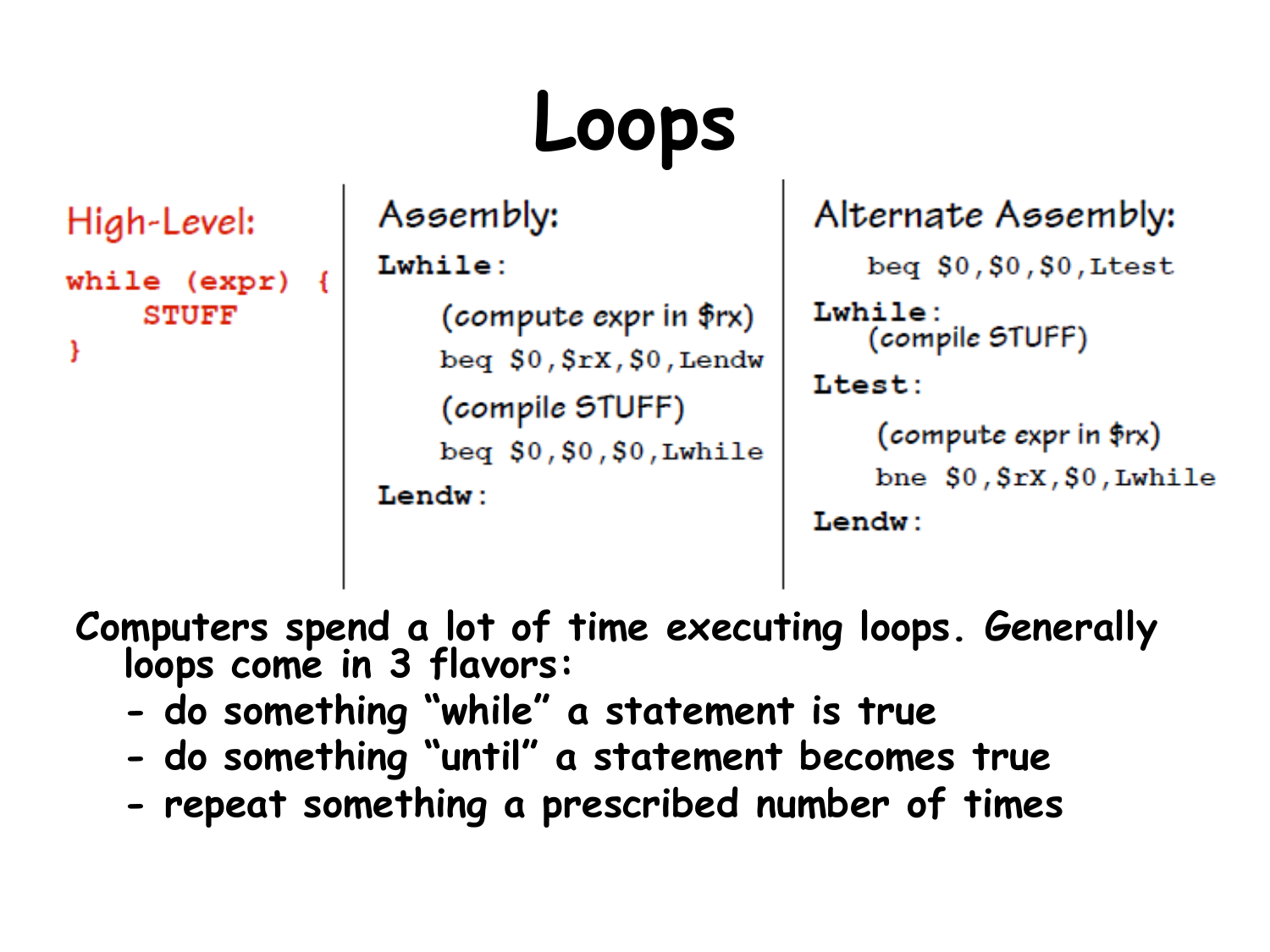## **FOR Loops**

• Most high-level languages provide loop constructs that establish and update an iteration variable that controls the loop's behavior

| High-Level code:                                            | Assembly:                     |  |                                                         |  |           |
|-------------------------------------------------------------|-------------------------------|--|---------------------------------------------------------|--|-----------|
| int sum = $0$ ;<br>int a $[10] =$                           | Lfor:                         |  | add \$3,\$0,\$0<br>ldx \$2,\$0,sum<br>$1dx$ $$1, $3, a$ |  | # $i=0$   |
| ${1, 2, 3, 4, 5, 6, 7, 8, 9, 10}$                           |                               |  | add \$2,\$2,\$1<br>$stx$ $$2, $0, sum$<br>add \$3,\$3,1 |  | $# i=i+1$ |
| int i;<br>for $(i=0; i<10; i=i+1)$ {<br>$sum = sum + a[i];$ |                               |  | sgei \$2,\$3,10<br>beg $$0, $2, $0,$ Lfor               |  |           |
|                                                             | Lendfor:<br>.data 0x0<br>sum: |  |                                                         |  |           |
|                                                             | a:                            |  | .data 1,2,3,4,5<br>.data 6, 7, 8, 9, 10                 |  |           |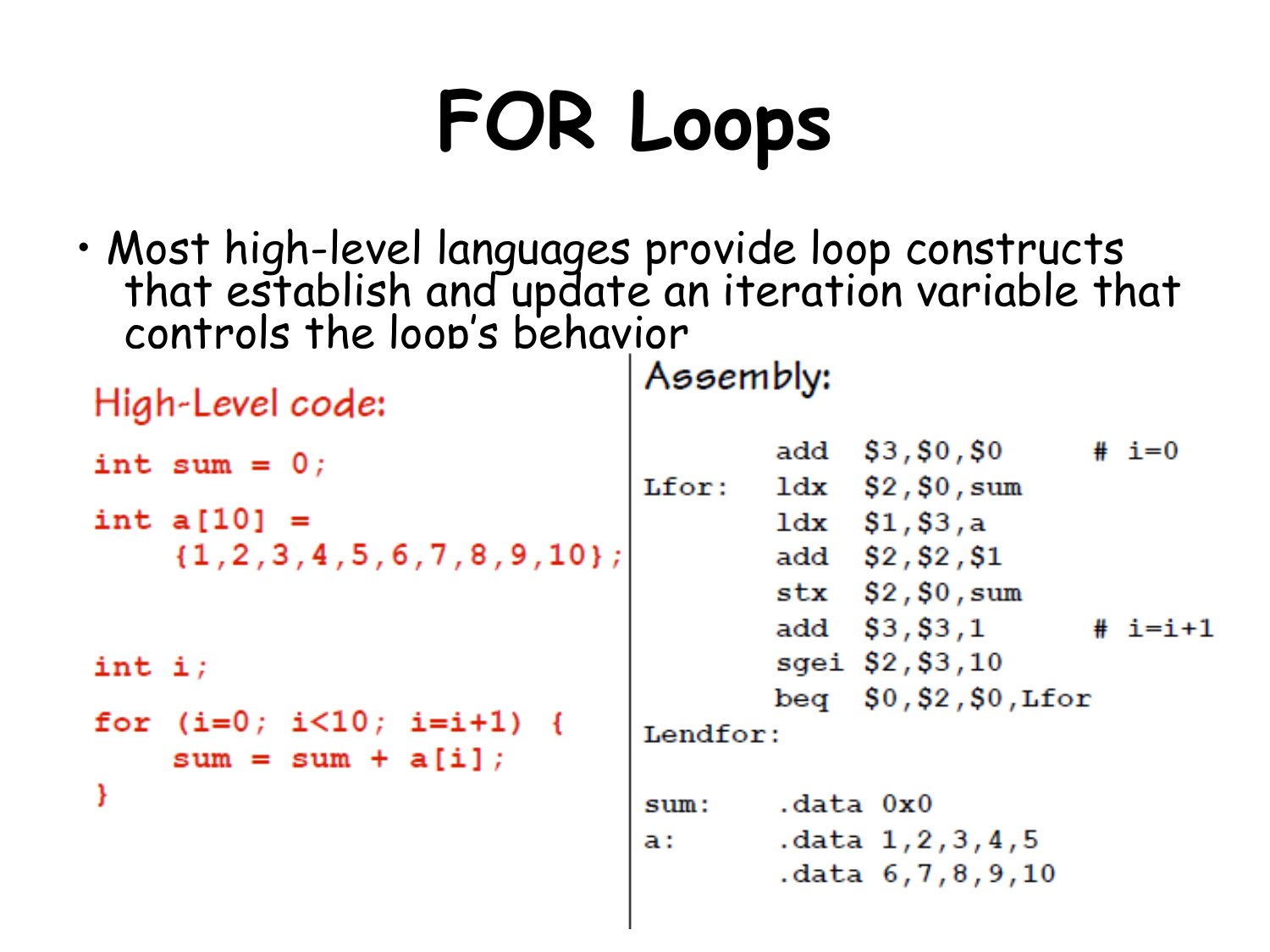#### **Procedures**

• Procedures or "subroutines" are reusable code fragments, that are "called", executed, and then return back from where they were called from.

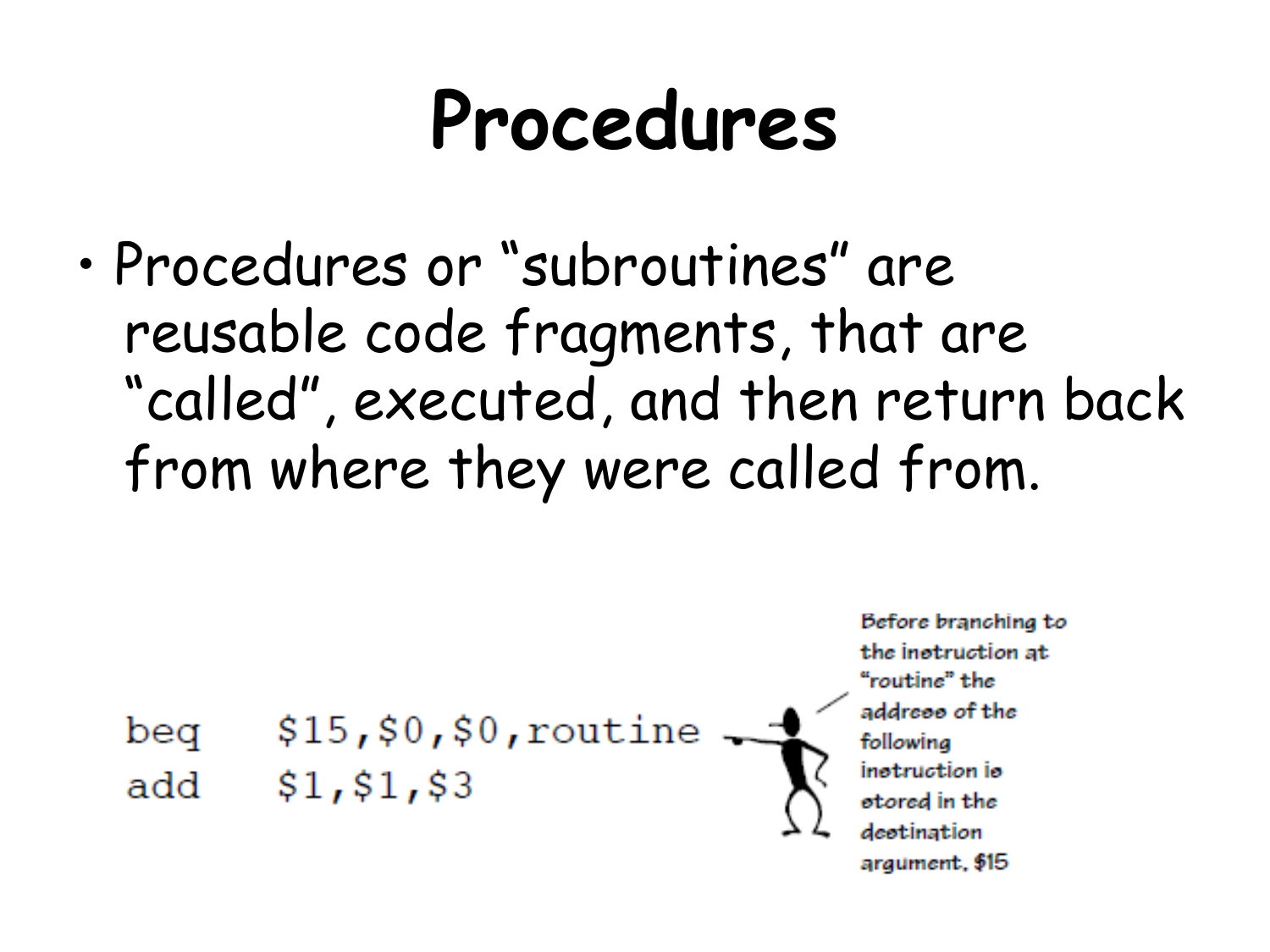## **Procedure Body**

- The "Callee" executes its instructions and then "returns" back to the "Caller"
- Uses the jump register (jr) instruction

| routine: | add  | \$2,\$0,\$0        |                                          |
|----------|------|--------------------|------------------------------------------|
|          | addi | \$3,50,1           |                                          |
| loop:    | sge  | \$4, \$1, \$3      |                                          |
|          | beq  | \$0,\$4,\$0,return |                                          |
|          | sub  | \$1, \$1, \$3      |                                          |
|          | addi | \$2, \$2, 1        |                                          |
|          | addi | \$3,53,2           | Thio returno back<br>to the caller, \$15 |
|          | beg  | \$0,\$0,\$0,loop   |                                          |
| return:  | .jr  | \$0,\$15           |                                          |
|          |      |                    |                                          |
|          |      |                    |                                          |

∸∸